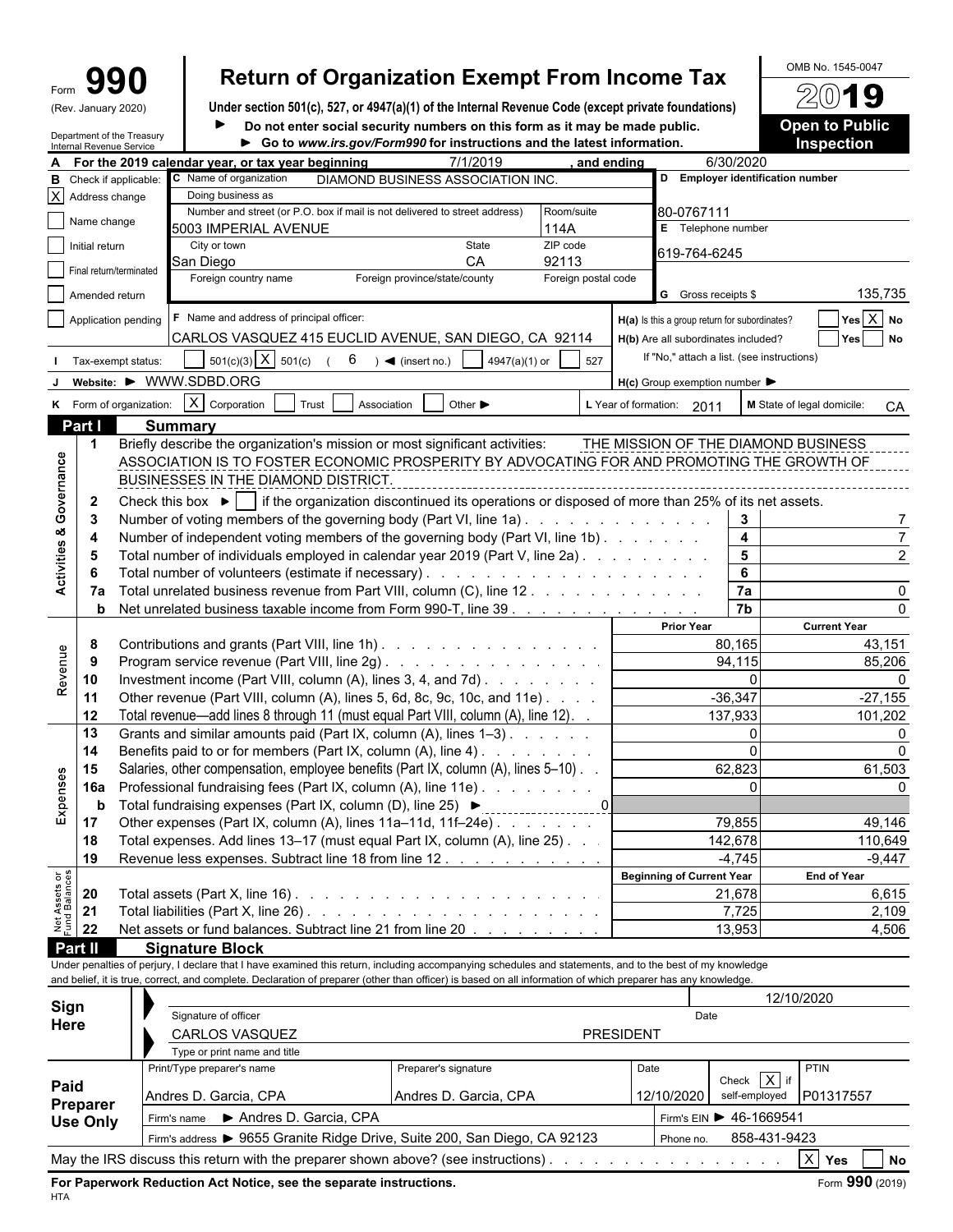|              | Form 990 (2019) | DIAMOND BUSINESS ASSOCIATION INC.                                                                                                                                                                                                                                                                                                           | 80-0767111 | Page 2 |
|--------------|-----------------|---------------------------------------------------------------------------------------------------------------------------------------------------------------------------------------------------------------------------------------------------------------------------------------------------------------------------------------------|------------|--------|
|              | Part III        | <b>Statement of Program Service Accomplishments</b>                                                                                                                                                                                                                                                                                         |            |        |
|              |                 | Check if Schedule O contains a response or note to any line in this Part III                                                                                                                                                                                                                                                                |            |        |
|              |                 | Briefly describe the organization's mission:<br>THE MISSION OF THE DIAMOND BUSINESS ASSOCIATION IS TO FOSTER ECONOMIC PROSPERITY BY<br>ADVOCATING FOR AND PROMOTING THE GROWTH OF BUSINESSES IN THE DIAMOND DISTRICT.                                                                                                                       |            |        |
| $\mathbf{2}$ |                 | Did the organization undertake any significant program services during the year which were not listed on                                                                                                                                                                                                                                    |            |        |
|              |                 | If "Yes," describe these new services on Schedule O.                                                                                                                                                                                                                                                                                        | <b>Yes</b> | $X$ No |
|              |                 | Did the organization cease conducting, or make significant changes in how it conducts, any program                                                                                                                                                                                                                                          |            |        |
|              |                 |                                                                                                                                                                                                                                                                                                                                             | Yes        | $X$ No |
|              |                 | If "Yes," describe these changes on Schedule O.                                                                                                                                                                                                                                                                                             |            |        |
|              |                 | Describe the organization's program service accomplishments for each of its three largest program services, as measured by<br>expenses. Section 501(c)(3) and 501(c)(4) organizations are required to report the amount of grants and allocations to others,<br>the total expenses, and revenue, if any, for each program service reported. |            |        |
| 4a           |                 | (Code: ) (Expenses \$ including grants of \$ [1,15] (Revenue \$ 1,15] (Revenue \$ 1,15] (Expenses \$                                                                                                                                                                                                                                        |            |        |
|              |                 | DESIGN and STREETSCAPE: Custom banners displayed on light poles in the Diamond District, with                                                                                                                                                                                                                                               |            |        |
|              |                 | distinct themes throughout the year, including Shop Local Shop Diamond Campaign, Taste of the                                                                                                                                                                                                                                               |            |        |
|              |                 | Diamond, Diamond Street Festival, the San Diego County Fair, biking banners and Love Live Laugh                                                                                                                                                                                                                                             |            |        |
|              |                 | of San Diego Storefront Improvement Program.                                                                                                                                                                                                                                                                                                |            |        |
|              |                 |                                                                                                                                                                                                                                                                                                                                             |            |        |
|              |                 |                                                                                                                                                                                                                                                                                                                                             |            |        |
|              |                 |                                                                                                                                                                                                                                                                                                                                             |            |        |
|              |                 |                                                                                                                                                                                                                                                                                                                                             |            |        |
|              |                 |                                                                                                                                                                                                                                                                                                                                             |            |        |
|              |                 |                                                                                                                                                                                                                                                                                                                                             |            |        |
| 4b           |                 |                                                                                                                                                                                                                                                                                                                                             |            |        |
|              |                 | MARKETING and BUSINESS OUTREACH: Maintained online Internet marketing presence via website, encontantly reserve than<br>Facebook, Twitter, Instagram, Flickr, Klout and Constant Contact Email Marketing. Continued<br>Facebook, Twitter, Instagram, Flickr, Klout and Constant Contact Email Marketing. Continued                          |            |        |
|              |                 | developing website with interactive business directory. Held mixers. [11] research continuous-continuous-continuous-                                                                                                                                                                                                                        |            |        |
|              |                 |                                                                                                                                                                                                                                                                                                                                             |            |        |
|              |                 |                                                                                                                                                                                                                                                                                                                                             |            |        |
|              |                 |                                                                                                                                                                                                                                                                                                                                             |            |        |
|              |                 |                                                                                                                                                                                                                                                                                                                                             |            |        |
|              |                 |                                                                                                                                                                                                                                                                                                                                             |            |        |
|              |                 |                                                                                                                                                                                                                                                                                                                                             |            |        |
|              |                 |                                                                                                                                                                                                                                                                                                                                             |            |        |
| 4c           | (Code:          | Let a CR and CR (Revenue Section 20) (Revenue \$ (Expenses 20) (Revenue \$                                                                                                                                                                                                                                                                  |            |        |
|              |                 | SPECIAL EVENTS: Planned and hosted the Fourth Annual Diamond Street Festival and Custom Car Show                                                                                                                                                                                                                                            |            |        |
|              | in August 2019. |                                                                                                                                                                                                                                                                                                                                             |            |        |
|              |                 |                                                                                                                                                                                                                                                                                                                                             |            |        |
|              |                 |                                                                                                                                                                                                                                                                                                                                             |            |        |
|              |                 |                                                                                                                                                                                                                                                                                                                                             |            |        |
|              |                 |                                                                                                                                                                                                                                                                                                                                             |            |        |
|              |                 |                                                                                                                                                                                                                                                                                                                                             |            |        |
|              |                 |                                                                                                                                                                                                                                                                                                                                             |            |        |
|              |                 |                                                                                                                                                                                                                                                                                                                                             |            |        |
|              |                 |                                                                                                                                                                                                                                                                                                                                             |            |        |
| 4d           | (Expenses \$    | Other program services (Describe on Schedule O.)<br>$0$ ) (Revenue \$<br>0 including grants of \$                                                                                                                                                                                                                                           |            |        |
| 4e           |                 | Total program service expenses<br>$\Omega$                                                                                                                                                                                                                                                                                                  |            |        |
|              |                 |                                                                                                                                                                                                                                                                                                                                             |            |        |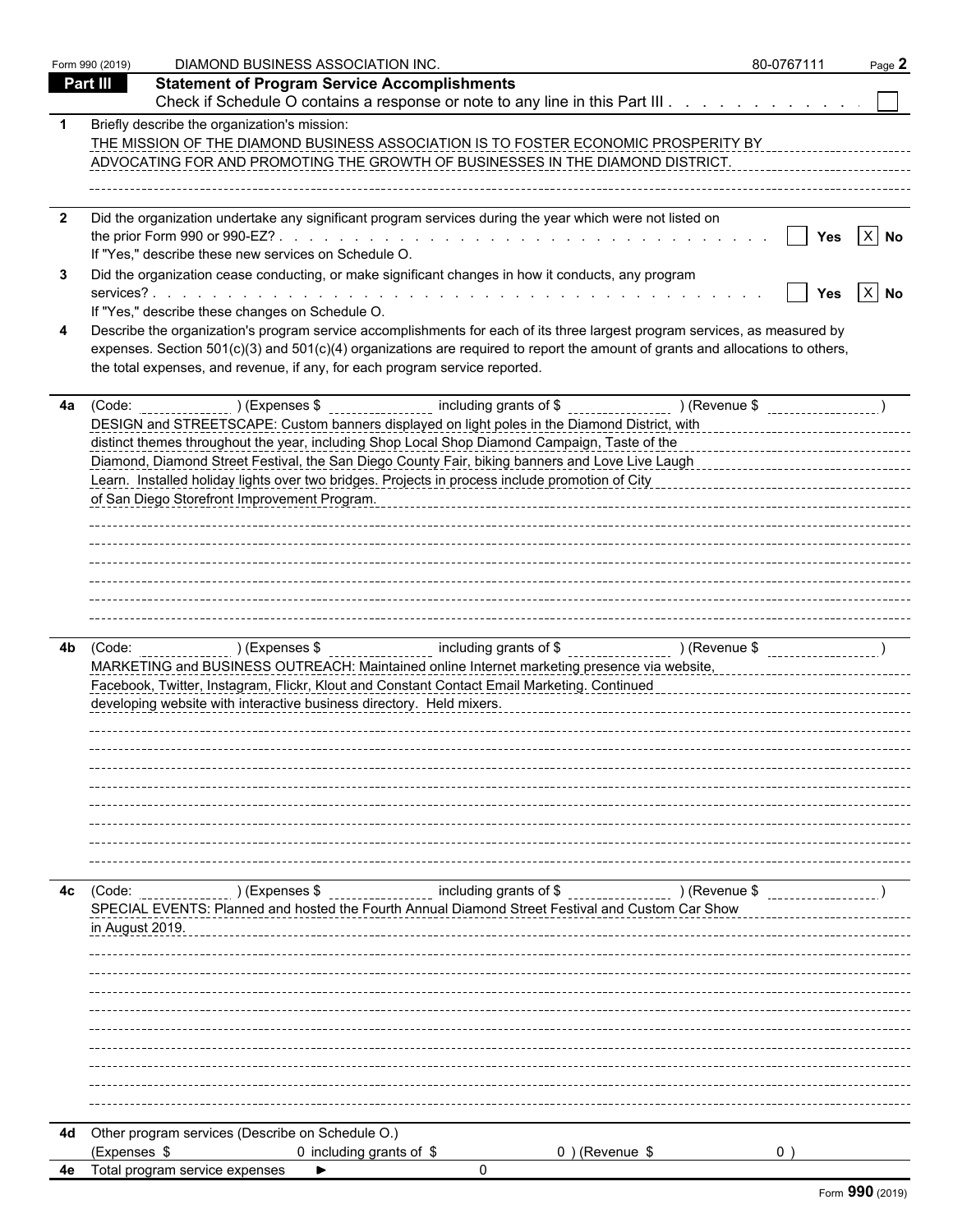Form 990 (2019) DIAMOND BUSINESS ASSOCIATION INC. 80-0767111 Page **3**

| <b>Part IV</b> | <b>Checklist of Required Schedules</b>                                                                                                                                                                                                                                                                                                                                                   |                 |              |                           |
|----------------|------------------------------------------------------------------------------------------------------------------------------------------------------------------------------------------------------------------------------------------------------------------------------------------------------------------------------------------------------------------------------------------|-----------------|--------------|---------------------------|
|                |                                                                                                                                                                                                                                                                                                                                                                                          |                 | Yes          | No                        |
|                | 1 Is the organization described in section $501(c)(3)$ or $4947(a)(1)$ (other than a private foundation)? If "Yes,"<br>complete Schedule A.<br>the contract of the contract of the contract of the contract of the contract of the contract of the contract of                                                                                                                           |                 |              | X.                        |
|                | Is the organization required to complete Schedule B, Schedule of Contributors (see instructions)?                                                                                                                                                                                                                                                                                        | $\overline{2}$  |              | $\mathsf{X}$              |
|                | Did the organization engage in direct or indirect political campaign activities on behalf of or in opposition to                                                                                                                                                                                                                                                                         |                 |              |                           |
|                | candidates for public office? If "Yes," complete Schedule C, Part I. .                                                                                                                                                                                                                                                                                                                   | $\mathbf{3}$    |              | $\mathsf{X}$              |
|                |                                                                                                                                                                                                                                                                                                                                                                                          |                 |              |                           |
|                | Section 501(c)(3) organizations. Did the organization engage in lobbying activities, or have a section 501(h)                                                                                                                                                                                                                                                                            | $\overline{4}$  |              |                           |
|                | 5 Is the organization a section $501(c)(4)$ , $501(c)(5)$ , or $501(c)(6)$ organization that receives membership dues,                                                                                                                                                                                                                                                                   |                 |              |                           |
|                | assessments, or similar amounts as defined in Revenue Procedure 98-19? If "Yes," complete Schedule C, Part III                                                                                                                                                                                                                                                                           | 5               |              | X                         |
|                | Did the organization maintain any donor advised funds or any similar funds or accounts for which donors                                                                                                                                                                                                                                                                                  |                 |              |                           |
|                | have the right to provide advice on the distribution or investment of amounts in such funds or accounts? If<br>"Yes," complete Schedule D, Part I.<br>$\mathcal{L}$ . The state of the state of the state of the state of the state of the state of the state of the state of the state of the state of the state of the state of the state of the state of the state of the state of th | 6               |              | $\mathsf{X}$              |
|                | Did the organization receive or hold a conservation easement, including easements to preserve open space,                                                                                                                                                                                                                                                                                |                 |              |                           |
|                | the environment, historic land areas, or historic structures? If "Yes," complete Schedule D, Part II.                                                                                                                                                                                                                                                                                    | $\overline{7}$  |              | $\times$                  |
|                |                                                                                                                                                                                                                                                                                                                                                                                          |                 |              |                           |
|                | Did the organization maintain collections of works of art, historical treasures, or other similar assets? If "Yes,"<br>complete Schedule D, Part III.<br>the contract of the contract of the contract of the contract of the contract of the contract of the contract of the contract of the contract of the contract of the contract of the contract of the contract of the contract o  | 8               |              | $\mathsf{X}$              |
|                | 9 Did the organization report an amount in Part X, line 21, for escrow or custodial account liability, serve as a                                                                                                                                                                                                                                                                        |                 |              |                           |
|                | custodian for amounts not listed in Part X; or provide credit counseling, debt management, credit repair, or debt                                                                                                                                                                                                                                                                        |                 |              |                           |
|                |                                                                                                                                                                                                                                                                                                                                                                                          | 9               |              | $\mathsf{X}$              |
|                | 10 Did the organization, directly or through a related organization, hold assets in donor-restricted endowments                                                                                                                                                                                                                                                                          |                 |              |                           |
|                |                                                                                                                                                                                                                                                                                                                                                                                          | 10              |              | $\boldsymbol{\mathsf{X}}$ |
|                | 11 If the organization's answer to any of the following questions is "Yes," then complete Schedule D, Parts VI,                                                                                                                                                                                                                                                                          |                 |              |                           |
|                | VII, VIII, IX, or X as applicable.                                                                                                                                                                                                                                                                                                                                                       |                 |              |                           |
|                | a Did the organization report an amount for land, buildings, and equipment in Part X, line 10? If "Yes," complete                                                                                                                                                                                                                                                                        | 11a             |              | $\times$                  |
|                | <b>b</b> Did the organization report an amount for investments—other securities in Part X, line 12, that is 5% or more                                                                                                                                                                                                                                                                   |                 |              |                           |
|                | of its total assets reported in Part X, line 16? If "Yes," complete Schedule D, Part VII.                                                                                                                                                                                                                                                                                                | 11 <sub>1</sub> |              | $\mathsf{X}$              |
|                | c Did the organization report an amount for investments—program related in Part X, line 13, that is 5% or more                                                                                                                                                                                                                                                                           |                 |              |                           |
|                | of its total assets reported in Part X, line 16? If "Yes," complete Schedule D, Part VIII.                                                                                                                                                                                                                                                                                               | 11c             |              | $\mathsf{X}$              |
|                | d Did the organization report an amount for other assets in Part X, line 15, that is 5% or more of its total assets                                                                                                                                                                                                                                                                      |                 |              |                           |
|                |                                                                                                                                                                                                                                                                                                                                                                                          | $11d \times$    |              |                           |
|                | e Did the organization report an amount for other liabilities in Part X, line 25? If "Yes," complete Schedule D, Part X.                                                                                                                                                                                                                                                                 | 11e             |              | $\mathsf{X}$              |
|                | f Did the organization's separate or consolidated financial statements for the tax year include a footnote that addresses                                                                                                                                                                                                                                                                |                 |              |                           |
|                |                                                                                                                                                                                                                                                                                                                                                                                          | 11f             |              |                           |
|                | the organization's liability for uncertain tax positions under FIN 48 (ASC 740)? If "Yes," complete Schedule D, Part X.                                                                                                                                                                                                                                                                  |                 |              | $\mathsf{X}$              |
|                | 12a Did the organization obtain separate, independent audited financial statements for the tax year? If "Yes," complete                                                                                                                                                                                                                                                                  |                 |              |                           |
|                |                                                                                                                                                                                                                                                                                                                                                                                          | $12a \times$    |              |                           |
|                | b Was the organization included in consolidated, independent audited financial statements for the tax year? If "Yes,"                                                                                                                                                                                                                                                                    |                 |              |                           |
|                | and if the organization answered "No" to line 12a, then completing Schedule D, Parts XI and XII is optional                                                                                                                                                                                                                                                                              | 12b             |              | X                         |
|                |                                                                                                                                                                                                                                                                                                                                                                                          | 13              |              | $\mathsf{X}$              |
|                | 14a Did the organization maintain an office, employees, or agents outside of the United States?                                                                                                                                                                                                                                                                                          | 14a             |              | $\mathsf{X}$              |
|                | <b>b</b> Did the organization have aggregate revenues or expenses of more than \$10,000 from grantmaking,                                                                                                                                                                                                                                                                                |                 |              |                           |
|                |                                                                                                                                                                                                                                                                                                                                                                                          |                 |              |                           |
|                | fundraising, business, investment, and program service activities outside the United States, or aggregate                                                                                                                                                                                                                                                                                |                 |              |                           |
|                | foreign investments valued at \$100,000 or more? If "Yes," complete Schedule F, Parts I and IV.                                                                                                                                                                                                                                                                                          | l 14b           |              | $\mathsf{X}$              |
| 15             | Did the organization report on Part IX, column (A), line 3, more than \$5,000 of grants or other assistance to or                                                                                                                                                                                                                                                                        | 15              |              | X                         |
| 16             | Did the organization report on Part IX, column (A), line 3, more than \$5,000 of aggregate grants or other                                                                                                                                                                                                                                                                               |                 |              |                           |
|                | assistance to or for foreign individuals? If "Yes," complete Schedule F, Parts III and IV.                                                                                                                                                                                                                                                                                               | 16              |              | $\mathsf{X}$              |
| 17             | Did the organization report a total of more than \$15,000 of expenses for professional fundraising services                                                                                                                                                                                                                                                                              |                 |              |                           |
|                | on Part IX, column (A), lines 6 and 11e? If "Yes," complete Schedule G, Part I (see instructions).                                                                                                                                                                                                                                                                                       | 17              |              | $\mathsf{X}$              |
|                |                                                                                                                                                                                                                                                                                                                                                                                          |                 |              |                           |
| 18             | Did the organization report more than \$15,000 total of fundraising event gross income and contributions on                                                                                                                                                                                                                                                                              |                 |              |                           |
|                |                                                                                                                                                                                                                                                                                                                                                                                          | 18              | $\mathsf{X}$ |                           |
|                | 19 Did the organization report more than \$15,000 of gross income from gaming activities on Part VIII, line 9a?                                                                                                                                                                                                                                                                          | 19              |              | X                         |
|                | 20a Did the organization operate one or more hospital facilities? If "Yes," complete Schedule H.                                                                                                                                                                                                                                                                                         | 20a             |              | $\mathsf{X}$              |
|                | <b>b</b> If "Yes" to line 20a, did the organization attach a copy of its audited financial statements to this return?                                                                                                                                                                                                                                                                    | 20b             |              |                           |
|                |                                                                                                                                                                                                                                                                                                                                                                                          |                 |              |                           |

**21** Did the organization report more than \$5,000 of grants or other assistance to any domestic organization or

domestic government on Part IX, column (A), line 1? If "Yes," complete Schedule I, Parts I and II. . . . . . . . . . . | 21 | X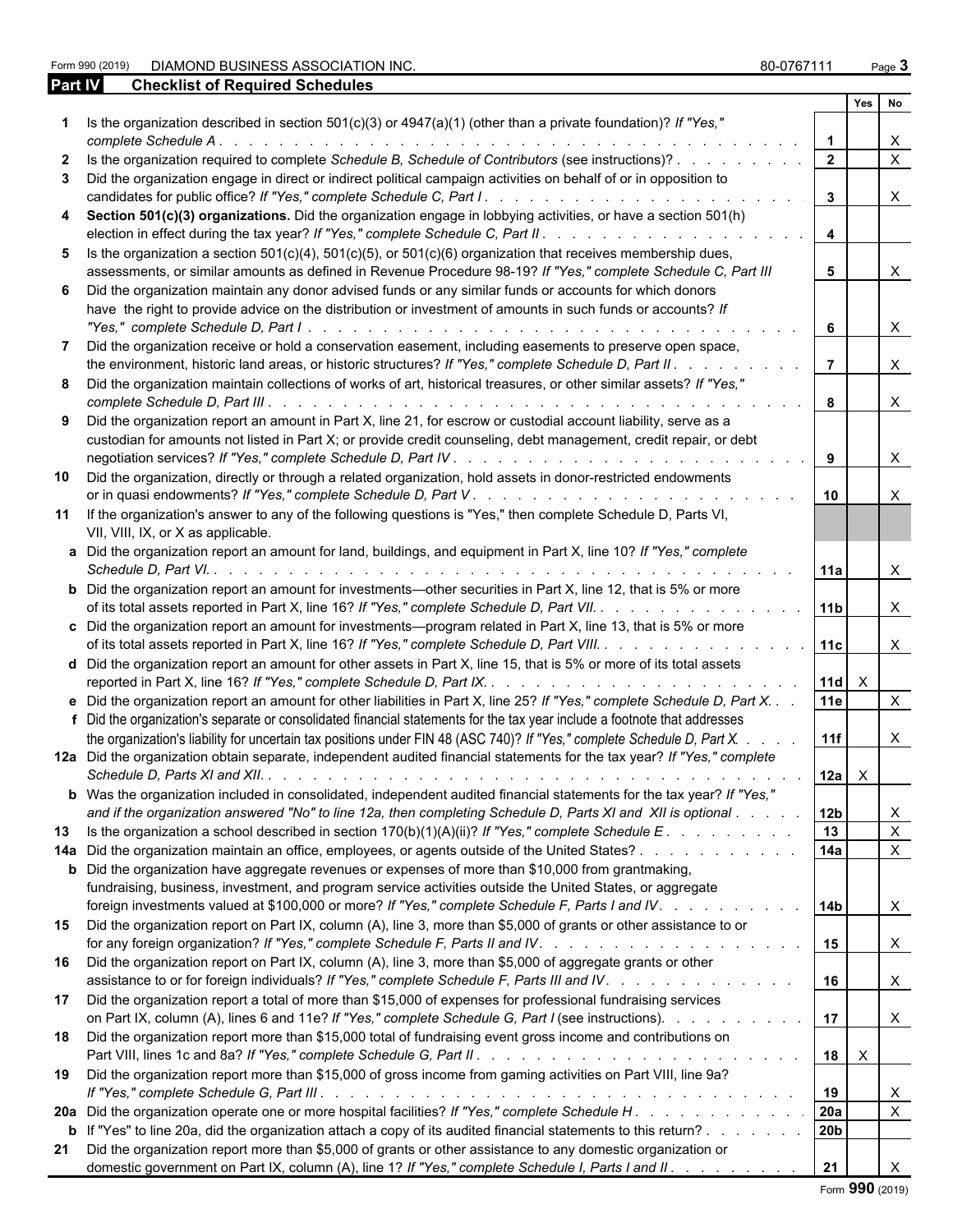|               | <u>Uncernst UI Reguned Ocheddies (Commaca)</u>                                                                              |                |                 |                           |  |
|---------------|-----------------------------------------------------------------------------------------------------------------------------|----------------|-----------------|---------------------------|--|
|               |                                                                                                                             |                | Yes No          |                           |  |
| 22            | Did the organization report more than \$5,000 of grants or other assistance to or for domestic individuals on               | 22             |                 | X                         |  |
| 23            | Did the organization answer "Yes" to Part VII, Section A, line 3, 4, or 5 about compensation of the                         |                |                 |                           |  |
|               | organization's current and former officers, directors, trustees, key employees, and highest compensated                     |                |                 |                           |  |
|               |                                                                                                                             | 23             |                 | $\mathsf{X}$              |  |
|               | 24a Did the organization have a tax-exempt bond issue with an outstanding principal amount of more than                     |                |                 |                           |  |
|               | \$100,000 as of the last day of the year, that was issued after December 31, 2002? If "Yes," answer lines                   |                |                 |                           |  |
|               |                                                                                                                             | 24a            |                 | X                         |  |
|               | <b>b</b> Did the organization invest any proceeds of tax-exempt bonds beyond a temporary period exception?                  | 24b            |                 |                           |  |
|               | c Did the organization maintain an escrow account other than a refunding escrow at any time during the year                 |                |                 |                           |  |
|               |                                                                                                                             | 24c            |                 |                           |  |
|               | d Did the organization act as an "on behalf of" issuer for bonds outstanding at any time during the year?                   | <b>24d</b>     |                 |                           |  |
|               | 25a Section 501(c)(3), 501(c)(4), and 501(c)(29) organizations. Did the organization engage in an excess benefit            |                |                 |                           |  |
|               | transaction with a disqualified person during the year? If "Yes," complete Schedule L, Part I.                              | 25a            |                 |                           |  |
|               | <b>b</b> Is the organization aware that it engaged in an excess benefit transaction with a disqualified person in a         |                |                 |                           |  |
|               | prior year, and that the transaction has not been reported on any of the organization's prior Forms 990 or                  |                |                 |                           |  |
|               |                                                                                                                             | 25b            |                 |                           |  |
|               |                                                                                                                             |                |                 |                           |  |
| -26           | Did the organization report any amount on Part X, line 5 or 22, for receivables from or payables to any current             |                |                 |                           |  |
|               | or former officer, director, trustee, key employee, creator or founder, substantial contributor, or 35%                     |                |                 |                           |  |
|               | controlled entity or family member of any of these persons? If "Yes," complete Schedule L, Part II.                         | 26             |                 | $\boldsymbol{\mathsf{X}}$ |  |
| 27            | Did the organization provide a grant or other assistance to any current or former officer, director, trustee, key           |                |                 |                           |  |
|               | employee, creator or founder, substantial contributor or employee thereof, a grant selection committee                      |                |                 |                           |  |
|               | member, or to a 35% controlled entity (including an employee thereof) or family member of any of these                      |                |                 |                           |  |
|               |                                                                                                                             | 27             |                 | X                         |  |
| 28            | Was the organization a party to a business transaction with one of the following parties (see Schedule L,                   |                |                 |                           |  |
|               | Part IV instructions, for applicable filing thresholds, conditions, and exceptions):                                        |                |                 |                           |  |
|               | a A current or former officer, director, trustee, key employee, creator or founder, or substantial contributor? If          |                |                 |                           |  |
|               |                                                                                                                             | 28a            |                 | $\boldsymbol{\mathsf{X}}$ |  |
|               | <b>b</b> A family member of any individual described in line 28a? If "Yes," complete Schedule L, Part IV                    | 28b            |                 | $\overline{X}$            |  |
|               | c A 35% controlled entity of one or more individuals and/or organizations described in lines 28a or 28b? If                 |                |                 |                           |  |
|               |                                                                                                                             | 28c            |                 | X                         |  |
| 29            | Did the organization receive more than \$25,000 in non-cash contributions? If "Yes," complete Schedule M.                   | 29             |                 | $\mathsf{X}$              |  |
| 30            | Did the organization receive contributions of art, historical treasures, or other similar assets, or qualified              |                |                 |                           |  |
|               |                                                                                                                             | 30             |                 | X                         |  |
| 31            | Did the organization liquidate, terminate, or dissolve and cease operations? If "Yes," complete Schedule N, Part I          | 31             |                 | $\mathsf{X}$              |  |
| 32            | Did the organization sell, exchange, dispose of, or transfer more than 25% of its net assets?                               |                |                 |                           |  |
|               |                                                                                                                             | 32             |                 | $\mathsf{X}$              |  |
| 33            | Did the organization own 100% of an entity disregarded as separate from the organization under Regulations                  |                |                 |                           |  |
|               |                                                                                                                             | 33             |                 | $\boldsymbol{\mathsf{X}}$ |  |
|               | 34 Was the organization related to any tax-exempt or taxable entity? If "Yes," complete Schedule R, Part II,                |                |                 |                           |  |
|               |                                                                                                                             | 34             |                 | $\boldsymbol{X}$          |  |
|               | 35a Did the organization have a controlled entity within the meaning of section 512(b)(13)?                                 | 35a            |                 | $\mathsf X$               |  |
|               | <b>b</b> If "Yes" to line 35a, did the organization receive any payment from or engage in any transaction with a controlled |                |                 |                           |  |
|               | entity within the meaning of section 512(b)(13)? If "Yes," complete Schedule R, Part V, line 2                              | 35b            |                 |                           |  |
|               | 36 Section 501(c)(3) organizations. Did the organization make any transfers to an exempt non-charitable related             |                |                 |                           |  |
|               |                                                                                                                             | 36             |                 |                           |  |
| 37            | Did the organization conduct more than 5% of its activities through an entity that is not a related organization            |                |                 |                           |  |
|               | and that is treated as a partnership for federal income tax purposes? If "Yes," complete Schedule R, Part VI.               | 37             |                 | X                         |  |
| 38            | Did the organization complete Schedule O and provide explanations in Schedule O for Part VI, lines 11b and                  |                |                 |                           |  |
|               |                                                                                                                             | 38             | $\mathsf{X}$    |                           |  |
| <b>Part V</b> | <b>Statements Regarding Other IRS Filings and Tax Compliance</b>                                                            |                |                 |                           |  |
|               | Check if Schedule O contains a response or note to any line in this Part V                                                  |                |                 |                           |  |
|               |                                                                                                                             |                |                 |                           |  |
|               |                                                                                                                             |                | Yes No          |                           |  |
| 1a            | Enter the number reported in Box 3 of Form 1096. Enter -0- if not applicable<br>  1a<br>8                                   |                |                 |                           |  |
| b             | Enter the number of Forms W-2G included in line 1a. Enter -0- if not applicable 1b<br>$\Omega$                              |                |                 |                           |  |
| c             | Did the organization comply with backup withholding rules for reportable payments to vendors and reportable                 |                |                 |                           |  |
|               |                                                                                                                             | 1 <sub>c</sub> | $\mathsf{X}$    |                           |  |
|               |                                                                                                                             |                | Form 990 (2019) |                           |  |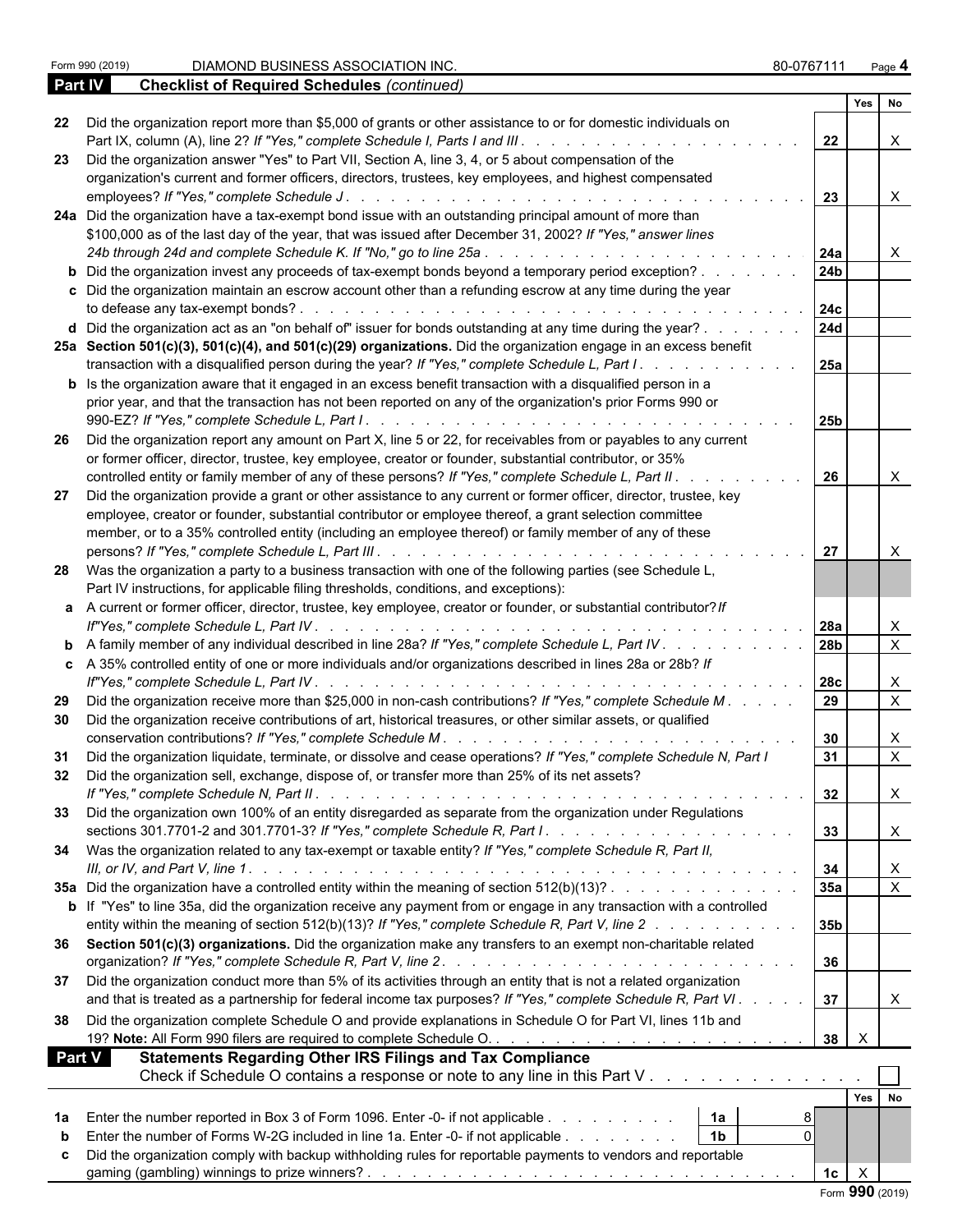|             | DIAMOND BUSINESS ASSOCIATION INC.<br>Form 990 (2019)                                                                                                                                                                           |                                                                                                                | 80-0767111           |              | Page $5$                  |  |
|-------------|--------------------------------------------------------------------------------------------------------------------------------------------------------------------------------------------------------------------------------|----------------------------------------------------------------------------------------------------------------|----------------------|--------------|---------------------------|--|
|             | Statements Regarding Other IRS Filings and Tax Compliance (continued)<br>Part V                                                                                                                                                |                                                                                                                |                      |              |                           |  |
|             |                                                                                                                                                                                                                                |                                                                                                                |                      | Yes          | No                        |  |
|             | 2a Enter the number of employees reported on Form W-3, Transmittal of Wage and Tax                                                                                                                                             |                                                                                                                |                      |              |                           |  |
|             | Statements, filed for the calendar year ending with or within the year covered by this return.                                                                                                                                 | <b>2a</b>                                                                                                      |                      |              |                           |  |
|             | b If at least one is reported on line 2a, did the organization file all required federal employment tax returns?.                                                                                                              |                                                                                                                | 2 <sub>b</sub>       | $\mathsf{X}$ |                           |  |
|             | Note: If the sum of lines 1a and 2a is greater than 250, you may be required to e-file. (see instructions)                                                                                                                     |                                                                                                                |                      |              |                           |  |
|             | 3a Did the organization have unrelated business gross income of \$1,000 or more during the year?.                                                                                                                              |                                                                                                                | 3a                   |              |                           |  |
| b           | If "Yes," has it filed a Form 990-T for this year? If "No" to line 3b, provide an explanation on Schedule O                                                                                                                    |                                                                                                                | 3 <sub>b</sub>       |              |                           |  |
|             | 4a At any time during the calendar year, did the organization have an interest in, or a signature or other authority over,                                                                                                     |                                                                                                                |                      |              |                           |  |
|             | a financial account in a foreign country (such as a bank account, securities account, or other financial account)?                                                                                                             |                                                                                                                | 4a                   |              |                           |  |
|             | <b>b</b> If "Yes," enter the name of the foreign country ▶<br>See instructions for filing requirements for FinCEN Form 114, Report of Foreign Bank and Financial Accounts (FBAR).                                              |                                                                                                                |                      |              |                           |  |
|             | 5a Was the organization a party to a prohibited tax shelter transaction at any time during the tax year?.                                                                                                                      |                                                                                                                | 5a                   |              | X                         |  |
|             | Did any taxable party notify the organization that it was or is a party to a prohibited tax shelter transaction?.                                                                                                              |                                                                                                                | 5 <sub>b</sub>       |              | $\boldsymbol{\mathsf{X}}$ |  |
| c.          | If "Yes" to line 5a or 5b, did the organization file Form 8886-T?                                                                                                                                                              |                                                                                                                | 5c                   |              |                           |  |
|             | 6a Does the organization have annual gross receipts that are normally greater than \$100,000, and did the                                                                                                                      |                                                                                                                |                      |              |                           |  |
|             | organization solicit any contributions that were not tax deductible as charitable contributions?.                                                                                                                              |                                                                                                                | 6a                   |              | X                         |  |
|             | <b>b</b> If "Yes," did the organization include with every solicitation an express statement that such contributions or                                                                                                        |                                                                                                                |                      |              |                           |  |
|             | gifts were not tax deductible?.                                                                                                                                                                                                |                                                                                                                | 6b                   |              |                           |  |
|             | Organizations that may receive deductible contributions under section 170(c).                                                                                                                                                  |                                                                                                                |                      |              |                           |  |
|             | a Did the organization receive a payment in excess of \$75 made partly as a contribution and partly for goods                                                                                                                  |                                                                                                                |                      |              |                           |  |
|             | and services provided to the payor?.                                                                                                                                                                                           | de la caractería de la caractería de la caractería de la caractería                                            | 7a                   |              |                           |  |
|             | b If "Yes," did the organization notify the donor of the value of the goods or services provided?                                                                                                                              |                                                                                                                | 7 <sub>b</sub>       |              |                           |  |
|             | c Did the organization sell, exchange, or otherwise dispose of tangible personal property for which it was                                                                                                                     |                                                                                                                |                      |              |                           |  |
|             | required to file Form 8282?                                                                                                                                                                                                    |                                                                                                                | 7c                   |              | X                         |  |
|             | d If "Yes," indicate the number of Forms 8282 filed during the year                                                                                                                                                            |                                                                                                                |                      |              |                           |  |
|             | Did the organization receive any funds, directly or indirectly, to pay premiums on a personal benefit contract?.                                                                                                               |                                                                                                                | 7e                   |              | X                         |  |
|             | Did the organization, during the year, pay premiums, directly or indirectly, on a personal benefit contract? .                                                                                                                 |                                                                                                                | 7f                   |              | X                         |  |
|             | If the organization received a contribution of qualified intellectual property, did the organization file Form 8899 as required?.                                                                                              |                                                                                                                | 7g                   |              |                           |  |
|             | If the organization received a contribution of cars, boats, airplanes, or other vehicles, did the organization file a Form 1098-C?.                                                                                            |                                                                                                                | $\overline{7h}$      |              |                           |  |
| 8           | Sponsoring organizations maintaining donor advised funds. Did a donor advised fund maintained by the                                                                                                                           |                                                                                                                |                      |              |                           |  |
|             | sponsoring organization have excess business holdings at any time during the year?.                                                                                                                                            |                                                                                                                | 8                    |              |                           |  |
| 9           | Sponsoring organizations maintaining donor advised funds.                                                                                                                                                                      |                                                                                                                |                      |              |                           |  |
|             | Did the sponsoring organization make any taxable distributions under section 4966?.                                                                                                                                            |                                                                                                                | 9a<br>9 <sub>b</sub> |              |                           |  |
|             | Did the sponsoring organization make a distribution to a donor, donor advisor, or related person?                                                                                                                              |                                                                                                                |                      |              |                           |  |
|             | Section 501(c)(7) organizations. Enter:                                                                                                                                                                                        |                                                                                                                |                      |              |                           |  |
| a           | Initiation fees and capital contributions included on Part VIII, line 12.                                                                                                                                                      | 10a<br>10 <sub>b</sub>                                                                                         |                      |              |                           |  |
| 11          | Gross receipts, included on Form 990, Part VIII, line 12, for public use of club facilities<br>Section 501(c)(12) organizations. Enter:                                                                                        |                                                                                                                |                      |              |                           |  |
|             |                                                                                                                                                                                                                                | 11a                                                                                                            |                      |              |                           |  |
| b           | Gross income from other sources (Do not net amounts due or paid to other sources                                                                                                                                               |                                                                                                                |                      |              |                           |  |
|             | against amounts due or received from them.). The subset of the state of the state of the state of the state of the state of the state of the state of the state of the state of the state of the state of the state of the sta | 11 <sub>b</sub>                                                                                                |                      |              |                           |  |
|             | 12a Section 4947(a)(1) non-exempt charitable trusts. Is the organization filing Form 990 in lieu of Form 1041?.                                                                                                                |                                                                                                                | 12a                  |              |                           |  |
| $\mathbf b$ | If "Yes," enter the amount of tax-exempt interest received or accrued during the year                                                                                                                                          | 12 <sub>b</sub>                                                                                                |                      |              |                           |  |
| 13          | Section 501(c)(29) qualified nonprofit health insurance issuers.                                                                                                                                                               |                                                                                                                |                      |              |                           |  |
|             | a Is the organization licensed to issue qualified health plans in more than one state?.                                                                                                                                        |                                                                                                                | 13a                  |              |                           |  |
|             | Note: See the instructions for additional information the organization must report on Schedule O.                                                                                                                              |                                                                                                                |                      |              |                           |  |
|             | <b>b</b> Enter the amount of reserves the organization is required to maintain by the states in which                                                                                                                          |                                                                                                                |                      |              |                           |  |
|             |                                                                                                                                                                                                                                |                                                                                                                |                      |              |                           |  |
|             |                                                                                                                                                                                                                                | 13c                                                                                                            |                      |              |                           |  |
| 14a         | Did the organization receive any payments for indoor tanning services during the tax year?                                                                                                                                     |                                                                                                                | 14a                  |              | $\times$                  |  |
| $\mathbf b$ | If "Yes," has it filed a Form 720 to report these payments? If "No," provide an explanation on Schedule O.                                                                                                                     |                                                                                                                | 14 <sub>b</sub>      |              |                           |  |
| 15          | Is the organization subject to the section 4960 tax on payment(s) of more than \$1,000,000 in remuneration or                                                                                                                  |                                                                                                                |                      |              |                           |  |
|             | excess parachute payment(s) during the year.                                                                                                                                                                                   | and a complete that the complete the complete the complete the complete the complete the complete the complete | 15                   |              | X                         |  |
|             | If "Yes," see instructions and file Form 4720, Schedule N.                                                                                                                                                                     |                                                                                                                |                      |              |                           |  |
| 16          | Is the organization an educational institution subject to the section 4968 excise tax on net investment income?                                                                                                                |                                                                                                                | 16                   |              |                           |  |
|             | If "Yes," complete Form 4720, Schedule O.                                                                                                                                                                                      |                                                                                                                |                      |              |                           |  |
|             |                                                                                                                                                                                                                                |                                                                                                                |                      |              |                           |  |

| Form 990 (2019) |  |  |
|-----------------|--|--|
|-----------------|--|--|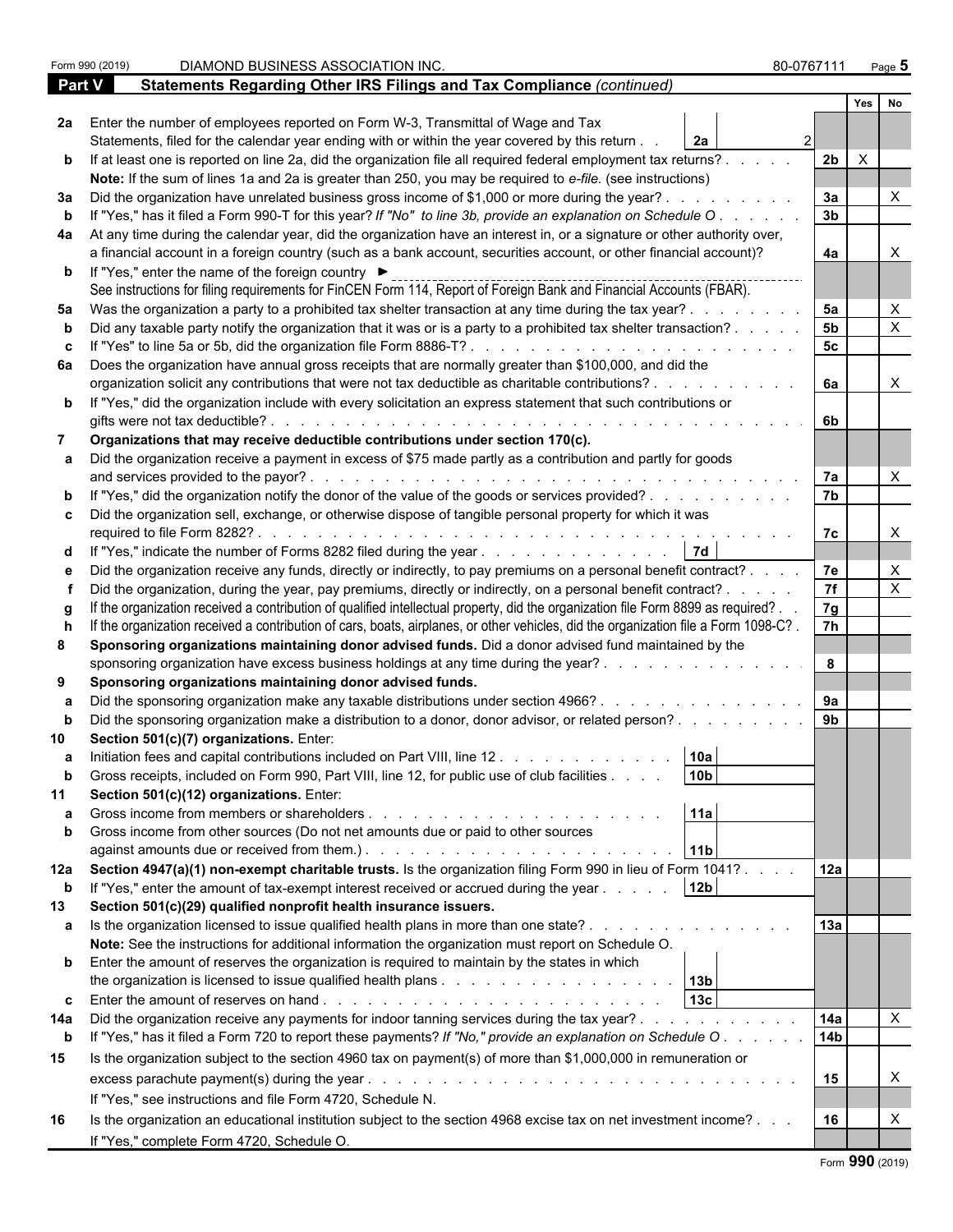|                | Form 990 (2019)              | DIAMOND BUSINESS ASSOCIATION INC.                                                                                                                                                                                                                                                                                                                                                                                                                                                          | 80-0767111                      | Page 6                              |  |
|----------------|------------------------------|--------------------------------------------------------------------------------------------------------------------------------------------------------------------------------------------------------------------------------------------------------------------------------------------------------------------------------------------------------------------------------------------------------------------------------------------------------------------------------------------|---------------------------------|-------------------------------------|--|
| <b>Part VI</b> |                              | Governance, Management, and Disclosure For each "Yes" response to lines 2 through 7b below, and for a "No"                                                                                                                                                                                                                                                                                                                                                                                 |                                 |                                     |  |
|                |                              | response to line 8a, 8b, or 10b below, describe the circumstances, processes, or changes on Schedule O. See instructions.                                                                                                                                                                                                                                                                                                                                                                  |                                 |                                     |  |
|                |                              | Check if Schedule O contains a response or note to any line in this Part VI                                                                                                                                                                                                                                                                                                                                                                                                                |                                 | X                                   |  |
|                |                              | <b>Section A. Governing Body and Management</b>                                                                                                                                                                                                                                                                                                                                                                                                                                            |                                 |                                     |  |
|                |                              |                                                                                                                                                                                                                                                                                                                                                                                                                                                                                            |                                 | Yes I<br>No                         |  |
|                |                              | 1a Enter the number of voting members of the governing body at the end of the tax year<br>1а                                                                                                                                                                                                                                                                                                                                                                                               |                                 |                                     |  |
|                |                              | If there are material differences in voting rights among members of the governing body, or                                                                                                                                                                                                                                                                                                                                                                                                 |                                 |                                     |  |
|                |                              | if the governing body delegated broad authority to an executive committee or similar<br>committee, explain on Schedule O.                                                                                                                                                                                                                                                                                                                                                                  |                                 |                                     |  |
|                |                              | <b>b</b> Enter the number of voting members included on line 1a, above, who are independent.<br>  1b                                                                                                                                                                                                                                                                                                                                                                                       |                                 |                                     |  |
| 2.             |                              | Did any officer, director, trustee, or key employee have a family relationship or a business relationship with                                                                                                                                                                                                                                                                                                                                                                             |                                 |                                     |  |
|                |                              |                                                                                                                                                                                                                                                                                                                                                                                                                                                                                            | $\overline{2}$                  | $\boldsymbol{\mathsf{X}}$           |  |
|                |                              | Did the organization delegate control over management duties customarily performed by or under the direct                                                                                                                                                                                                                                                                                                                                                                                  |                                 |                                     |  |
|                |                              | supervision of officers, directors, trustees, or key employees to a management company or other person?.                                                                                                                                                                                                                                                                                                                                                                                   | $3^{\circ}$                     | X                                   |  |
|                |                              | Did the organization make any significant changes to its governing documents since the prior Form 990 was filed?                                                                                                                                                                                                                                                                                                                                                                           | $\overline{\mathbf{4}}$         | $\boldsymbol{X}$                    |  |
|                |                              | Did the organization become aware during the year of a significant diversion of the organization's assets? .                                                                                                                                                                                                                                                                                                                                                                               | 5 <sup>5</sup>                  | $\boldsymbol{\mathsf{X}}$           |  |
|                |                              |                                                                                                                                                                                                                                                                                                                                                                                                                                                                                            | $6\phantom{a}$                  | $\boldsymbol{\mathsf{X}}$           |  |
|                |                              | 7a Did the organization have members, stockholders, or other persons who had the power to elect or appoint                                                                                                                                                                                                                                                                                                                                                                                 |                                 |                                     |  |
|                |                              |                                                                                                                                                                                                                                                                                                                                                                                                                                                                                            | 7a                              | X                                   |  |
|                |                              | <b>b</b> Are any governance decisions of the organization reserved to (or subject to approval by) members,                                                                                                                                                                                                                                                                                                                                                                                 | 7 <sub>b</sub>                  | $\times$                            |  |
|                |                              | Did the organization contemporaneously document the meetings held or written actions undertaken during                                                                                                                                                                                                                                                                                                                                                                                     |                                 |                                     |  |
|                |                              | the year by the following:                                                                                                                                                                                                                                                                                                                                                                                                                                                                 |                                 |                                     |  |
|                |                              | <b>a</b> The governing body?.<br>$\mathcal{L}^{\mathcal{A}}(\mathcal{A}^{\mathcal{A}}(\mathcal{A}^{\mathcal{A}}(\mathcal{A}^{\mathcal{A}}(\mathcal{A}^{\mathcal{A}}(\mathcal{A}^{\mathcal{A}}(\mathcal{A}^{\mathcal{A}}(\mathcal{A}^{\mathcal{A}}(\mathcal{A}^{\mathcal{A}}(\mathcal{A}^{\mathcal{A}}(\mathcal{A}^{\mathcal{A}}(\mathcal{A}^{\mathcal{A}}(\mathcal{A}^{\mathcal{A}}(\mathcal{A}^{\mathcal{A}}(\mathcal{A}^{\mathcal{A}}(\mathcal{A}^{\mathcal{A}}(\mathcal{A}^{\mathcal{A$ | 8а<br>$\mathsf{X}$              |                                     |  |
|                |                              |                                                                                                                                                                                                                                                                                                                                                                                                                                                                                            | 8 <sub>b</sub>                  | $\mathsf{X}$                        |  |
|                |                              | Is there any officer, director, trustee, or key employee listed in Part VII, Section A, who cannot be reached                                                                                                                                                                                                                                                                                                                                                                              |                                 |                                     |  |
|                |                              | at the organization's mailing address? If "Yes," provide the names and addresses on Schedule O.                                                                                                                                                                                                                                                                                                                                                                                            | 9                               | $\mathsf{X}$                        |  |
|                |                              | Section B. Policies (This Section B requests information about policies not required by the Internal Revenue Code.)                                                                                                                                                                                                                                                                                                                                                                        |                                 |                                     |  |
|                |                              |                                                                                                                                                                                                                                                                                                                                                                                                                                                                                            | 10a                             | Yes No<br>$\boldsymbol{\mathsf{X}}$ |  |
|                |                              | <b>b</b> If "Yes," did the organization have written policies and procedures governing the activities of such chapters,                                                                                                                                                                                                                                                                                                                                                                    |                                 |                                     |  |
|                |                              | affiliates, and branches to ensure their operations are consistent with the organization's exempt purposes? .                                                                                                                                                                                                                                                                                                                                                                              | 10 <sub>b</sub>                 |                                     |  |
|                |                              | 11a Has the organization provided a complete copy of this Form 990 to all members of its governing body before filing the form?.                                                                                                                                                                                                                                                                                                                                                           | <b>11a</b>                      | $\boldsymbol{\mathsf{X}}$           |  |
|                |                              | <b>b</b> Describe in Schedule O the process, if any, used by the organization to review this Form 990.                                                                                                                                                                                                                                                                                                                                                                                     |                                 |                                     |  |
|                |                              | 12a Did the organization have a written conflict of interest policy? If "No," go to line 13.                                                                                                                                                                                                                                                                                                                                                                                               | 12a<br>$\mathsf{X}$             |                                     |  |
|                |                              | b Were officers, directors, or trustees, and key employees required to disclose annually interests that could give rise to conflicts?                                                                                                                                                                                                                                                                                                                                                      | 12 <sub>b</sub><br>$\mathsf{X}$ |                                     |  |
|                |                              | Did the organization regularly and consistently monitor and enforce compliance with the policy? If "Yes,"<br>describe in Schedule O how this was done.                                                                                                                                                                                                                                                                                                                                     | 12c<br>$\mathsf{X}$             |                                     |  |
| 13             |                              |                                                                                                                                                                                                                                                                                                                                                                                                                                                                                            | $\overline{13}$                 | $\mathsf{X}$                        |  |
| 14             |                              | Did the organization have a written document retention and destruction policy?                                                                                                                                                                                                                                                                                                                                                                                                             | $\overline{14}$                 | $\mathsf{X}$                        |  |
| 15.            |                              | Did the process for determining compensation of the following persons include a review and approval by<br>independent persons, comparability data, and contemporaneous substantiation of the deliberation and decision?                                                                                                                                                                                                                                                                    |                                 |                                     |  |
|                |                              |                                                                                                                                                                                                                                                                                                                                                                                                                                                                                            | <b>15a</b>                      | $\boldsymbol{\mathsf{X}}$           |  |
|                |                              | If "Yes" to line 15a or 15b, describe the process in Schedule O (see instructions).                                                                                                                                                                                                                                                                                                                                                                                                        | 15 <sub>b</sub>                 | $\mathsf{X}$                        |  |
|                |                              | 16a Did the organization invest in, contribute assets to, or participate in a joint venture or similar arrangement                                                                                                                                                                                                                                                                                                                                                                         |                                 |                                     |  |
|                |                              | with a taxable entity during the year?.<br>and a complete service of the complete service of the complete service of the complete service of the complete                                                                                                                                                                                                                                                                                                                                  | 16a                             |                                     |  |
|                |                              | <b>b</b> If "Yes," did the organization follow a written policy or procedure requiring the organization to evaluate its                                                                                                                                                                                                                                                                                                                                                                    |                                 |                                     |  |
|                |                              | participation in joint venture arrangements under applicable federal tax law, and take steps to safeguard                                                                                                                                                                                                                                                                                                                                                                                  |                                 |                                     |  |
|                |                              |                                                                                                                                                                                                                                                                                                                                                                                                                                                                                            | 16b                             |                                     |  |
| 17             | <b>Section C. Disclosure</b> | List the states with which a copy of this Form 990 is required to be filed $\triangleright$ CA                                                                                                                                                                                                                                                                                                                                                                                             |                                 |                                     |  |
| 18             |                              | Section 6104 requires an organization to make its Forms 1023 (1024 or 1024-A, if applicable), 990, and 990-T (Section 501(c)                                                                                                                                                                                                                                                                                                                                                               |                                 |                                     |  |
|                |                              | (3) sonly) available for public inspection. Indicate how you made these available. Check all that apply.                                                                                                                                                                                                                                                                                                                                                                                   |                                 |                                     |  |
| 19             |                              | $X$ Upon request<br>  Another's website<br>Other (explain on Schedule O)<br>Own website<br>Describe on Schedule O whether (and if so, how) the organization made its governing documents, conflict of interest policy,                                                                                                                                                                                                                                                                     |                                 |                                     |  |
|                |                              | and financial statements available to the public during the tax year.                                                                                                                                                                                                                                                                                                                                                                                                                      |                                 |                                     |  |
| 20             |                              | State the name, address, and telephone number of the person who possesses the organization's books and records<br><b>CARLOS VASQUEZ</b><br>619-764-6245                                                                                                                                                                                                                                                                                                                                    |                                 |                                     |  |
|                |                              | 5003 IMPERIAL AVENUE SUITE 114A, SAN DIEGO, CA 92113                                                                                                                                                                                                                                                                                                                                                                                                                                       |                                 |                                     |  |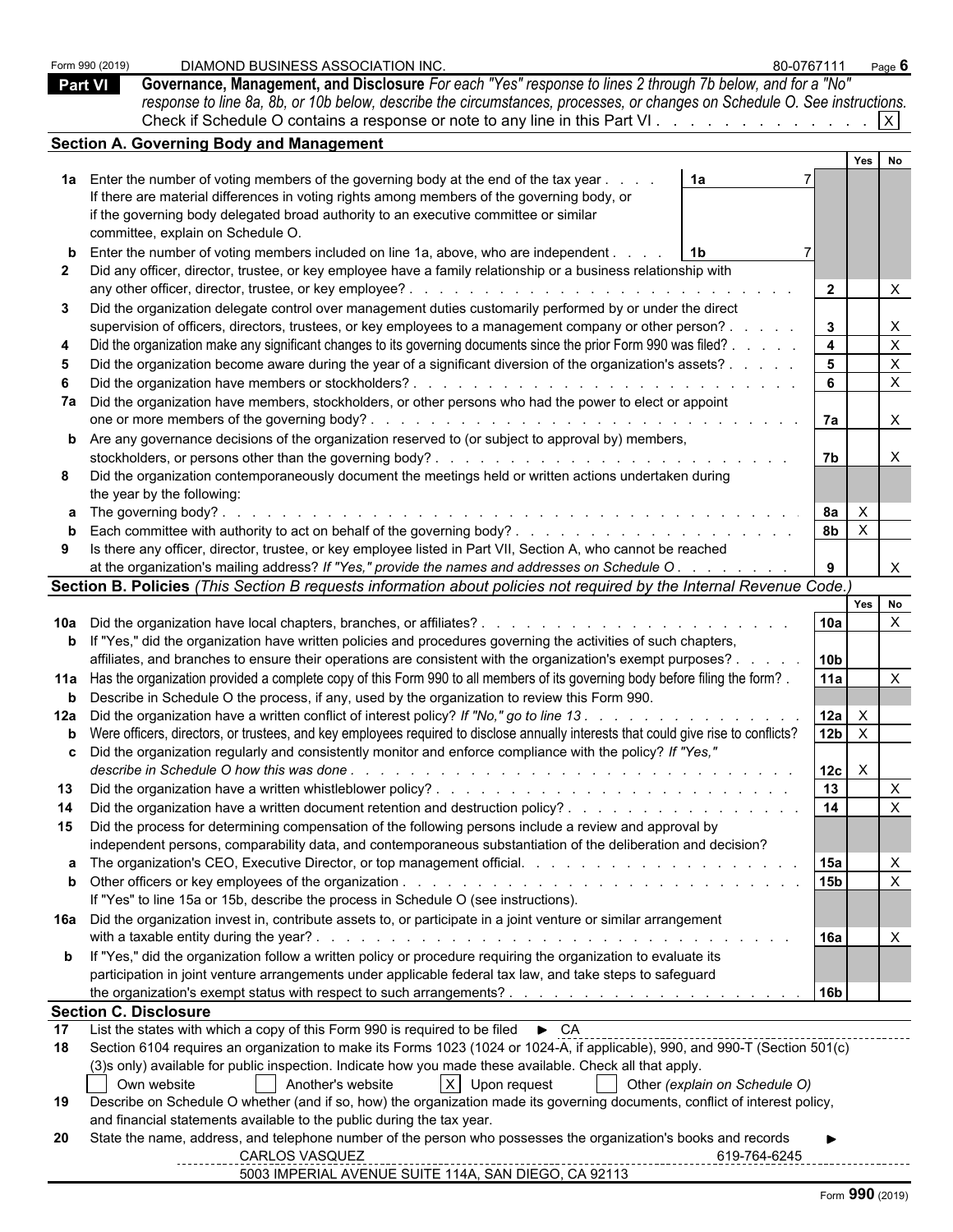| Form 990 (2019)   | DIAMOND BUSINESS ASSOCIATION INC.                                                                                                 | 80-0767111 | Page <i>I</i> |
|-------------------|-----------------------------------------------------------------------------------------------------------------------------------|------------|---------------|
| Part VII          | <b>Compensation of Officers, Directors, Trustees, Key Employees, Highest Compensated</b>                                          |            |               |
|                   | <b>Employees, and Independent Contractors</b><br>Check if Schedule O contains a response or note to any line in this Part VII.    |            |               |
| <b>Section A.</b> | Officers, Directors, Trustees, Key Employees, and Highest Compensated Employees                                                   |            |               |
|                   | 1a Complete this table for all persons required to be listed. Report compensation for the calendar year ending with or within the |            |               |

organization's tax year.

List all of the organization's **current** officers, directors, trustees (whether individuals or organizations), regardless of amount of compensation. Enter -0- in columns (D), (E), and (F) if no compensation was paid.

List all of the organization's **current** key employees, if any. See instructions for definition of "key employee."

List the organization's five **current** highest compensated employees (other than an officer, director, trustee, or key employee) who received reportable compensation (Box 5 of Form W-2 and/or Box 7 of Form 1099-MISC) of more than \$100,000 from the organization and any related organizations.

List all of the organization's **former** officers, key employees, and highest compensated employees who received more than \$100,000 of reportable compensation from the organization and any related organizations.

List all of the organization's **former directors or trustees** that received, in the capacity as a former director or trustee of the organization, more than \$10,000 of reportable compensation from the organization and any related organizations.

See instructions for the order in which to list the persons above.

X Check this box if neither the organization nor any related organization compensated any current officer, director, or trustee.

|                              |                                                                                         |                                   |                       | (C)            |              |                                                                                                 |        |                                             |                                                  |                                                                       |
|------------------------------|-----------------------------------------------------------------------------------------|-----------------------------------|-----------------------|----------------|--------------|-------------------------------------------------------------------------------------------------|--------|---------------------------------------------|--------------------------------------------------|-----------------------------------------------------------------------|
| (A)<br>Name and title        | (B)<br>Average<br>hours                                                                 |                                   |                       |                | Position     | (do not check more than one<br>box, unless person is both an<br>officer and a director/trustee) |        | (D)<br>Reportable<br>compensation           | (E)<br>Reportable<br>compensation                | (F)<br>Estimated amount<br>of other                                   |
|                              | per week<br>(list any<br>hours for<br>related<br>organizations<br>below<br>dotted line) | or director<br>Individual trustee | Institutional trustee | Officer        | Key employee | Highest compensated<br>employee                                                                 | Former | from the<br>organization<br>(W-2/1099-MISC) | from related<br>organizations<br>(W-2/1099-MISC) | compensation<br>from the<br>organization and<br>related organizations |
| <b>CARLOS VASQUEZ</b><br>(1) | 2.00                                                                                    |                                   |                       |                |              |                                                                                                 |        |                                             |                                                  |                                                                       |
| <b>PRESIDENT</b>             | 0.00                                                                                    | X                                 |                       | X              |              |                                                                                                 |        | 0                                           | 0                                                | 0                                                                     |
| <b>MARION McCORD</b><br>(2)  | 2.00                                                                                    |                                   |                       |                |              |                                                                                                 |        |                                             |                                                  |                                                                       |
| <b>VICE PRESIDENT</b>        | 0.00                                                                                    | X                                 |                       | $\mathsf X$    |              |                                                                                                 |        | 0                                           | 0                                                | 0                                                                     |
| <b>KARLA RUIZ</b><br>(3)     | 2.00                                                                                    |                                   |                       |                |              |                                                                                                 |        |                                             |                                                  |                                                                       |
| <b>TREASURER</b>             | 0.00                                                                                    | X                                 |                       | $\pmb{\times}$ |              |                                                                                                 |        | 0                                           | 0                                                | 0                                                                     |
| (4) DEMETRE BOOKER           | 2.00                                                                                    |                                   |                       |                |              |                                                                                                 |        |                                             |                                                  |                                                                       |
| <b>SECRETARY</b>             | 0.00                                                                                    | X                                 |                       | X              |              |                                                                                                 |        | 0                                           | 0                                                | 0                                                                     |
| (5) HUGH MUHAMMAD            | 1.00                                                                                    |                                   |                       |                |              |                                                                                                 |        |                                             |                                                  |                                                                       |
| <b>MEMBER</b>                | 0.00                                                                                    | X                                 |                       |                |              |                                                                                                 |        | 0                                           | 0                                                | 0                                                                     |
| (6) JAMAAL JACKSON           | 1.00                                                                                    |                                   |                       |                |              |                                                                                                 |        |                                             |                                                  |                                                                       |
| <b>MEMBER</b>                | 0.00                                                                                    | X                                 |                       |                |              |                                                                                                 |        | $\Omega$                                    | $\mathbf 0$                                      | 0                                                                     |
| (7) MARCO ORTIZ              | 1.00                                                                                    |                                   |                       |                |              |                                                                                                 |        |                                             |                                                  |                                                                       |
| <b>MEMBER</b>                | 0.00                                                                                    | X                                 |                       |                |              |                                                                                                 |        | 0                                           | 0                                                | 0                                                                     |
| (8)                          |                                                                                         |                                   |                       |                |              |                                                                                                 |        |                                             |                                                  |                                                                       |
| (9)                          |                                                                                         |                                   |                       |                |              |                                                                                                 |        |                                             |                                                  |                                                                       |
| (10)                         |                                                                                         |                                   |                       |                |              |                                                                                                 |        |                                             |                                                  |                                                                       |
| (11)                         |                                                                                         |                                   |                       |                |              |                                                                                                 |        |                                             |                                                  |                                                                       |
| (12)                         |                                                                                         |                                   |                       |                |              |                                                                                                 |        |                                             |                                                  |                                                                       |
| (13)                         |                                                                                         |                                   |                       |                |              |                                                                                                 |        |                                             |                                                  |                                                                       |
| (14)                         |                                                                                         |                                   |                       |                |              |                                                                                                 |        |                                             |                                                  |                                                                       |

Form **990** (2019)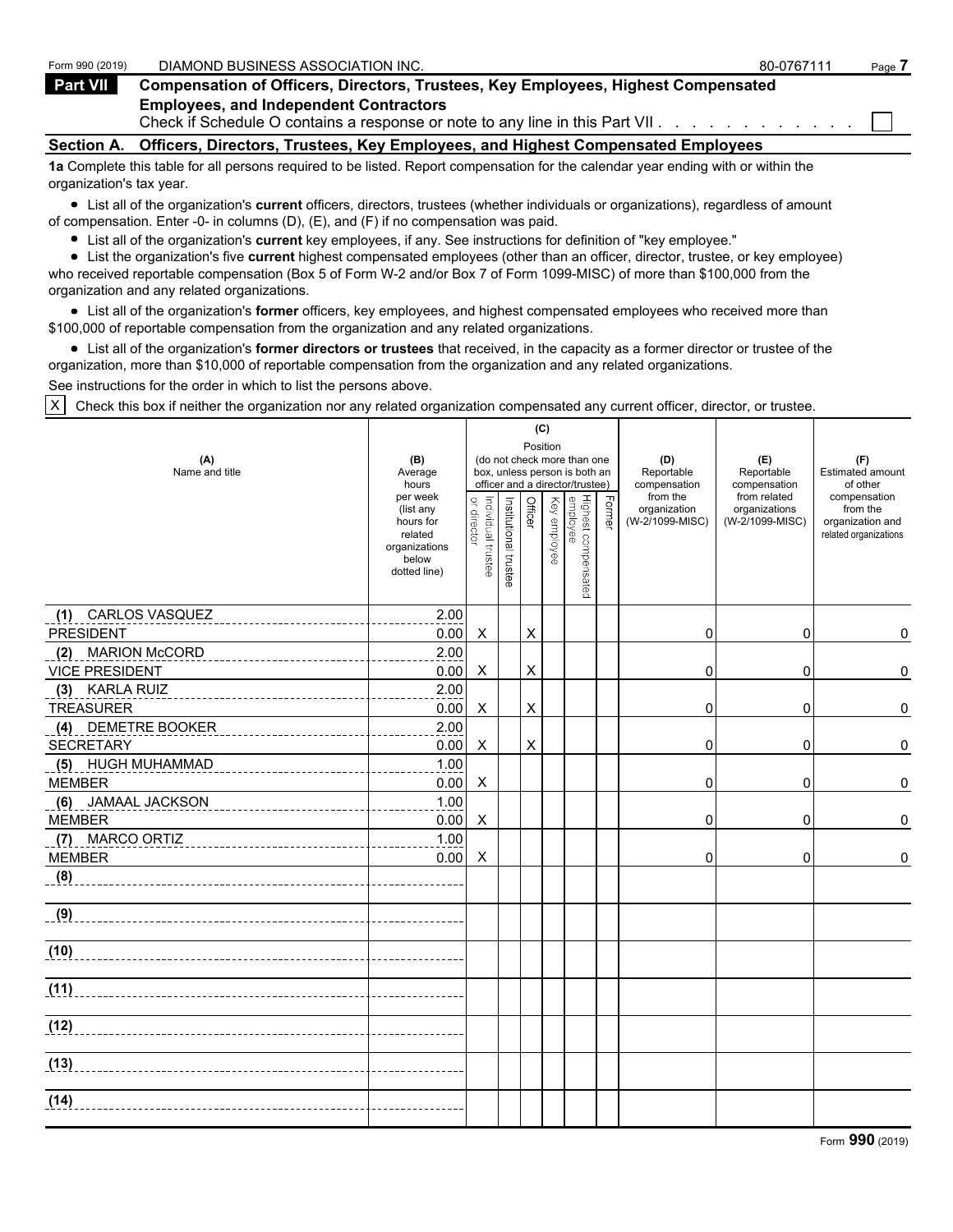| Form 990 (2019) | DIAMOND BUSINESS ASSOCIATION INC.                                                                                                                                                                                                                                                                                               |                                                                                                    |                                   |                       |                 |                                                                                                                                                                    |   |                                                                                  |                                                                                       | 80-0767111                             | Page 8                                                                                                       |                    |
|-----------------|---------------------------------------------------------------------------------------------------------------------------------------------------------------------------------------------------------------------------------------------------------------------------------------------------------------------------------|----------------------------------------------------------------------------------------------------|-----------------------------------|-----------------------|-----------------|--------------------------------------------------------------------------------------------------------------------------------------------------------------------|---|----------------------------------------------------------------------------------|---------------------------------------------------------------------------------------|----------------------------------------|--------------------------------------------------------------------------------------------------------------|--------------------|
| <b>Part VII</b> | Section A. Officers, Directors, Trustees, Key Employees, and Highest Compensated Employees (continued)                                                                                                                                                                                                                          |                                                                                                    |                                   |                       |                 |                                                                                                                                                                    |   |                                                                                  |                                                                                       |                                        |                                                                                                              |                    |
|                 | (A)<br>Name and title                                                                                                                                                                                                                                                                                                           | (B)<br>Average<br>hours<br>per week<br>(list any<br>hours for<br>related<br>organizations<br>below | Individual trustee<br>or director | Institutional trustee | (C)<br>Position | (do not check more than one<br>box, unless person is both an<br>officer and a director/trustee)<br>Former<br>Highest compensated<br>Enployee<br>Crficer<br>Officer |   | (D)<br>Reportable<br>compensation<br>from the<br>organization<br>(W-2/1099-MISC) | (E)<br>Reportable<br>compensation<br>from related<br>organizations<br>(W-2/1099-MISC) |                                        | (F)<br>Estimated amount<br>of other<br>compensation<br>from the<br>organization and<br>related organizations |                    |
|                 |                                                                                                                                                                                                                                                                                                                                 | dotted line)                                                                                       |                                   |                       |                 |                                                                                                                                                                    |   |                                                                                  |                                                                                       |                                        |                                                                                                              |                    |
| (15)            |                                                                                                                                                                                                                                                                                                                                 |                                                                                                    |                                   |                       |                 |                                                                                                                                                                    |   |                                                                                  |                                                                                       |                                        |                                                                                                              |                    |
|                 |                                                                                                                                                                                                                                                                                                                                 |                                                                                                    |                                   |                       |                 |                                                                                                                                                                    |   |                                                                                  |                                                                                       |                                        |                                                                                                              |                    |
|                 |                                                                                                                                                                                                                                                                                                                                 |                                                                                                    |                                   |                       |                 |                                                                                                                                                                    |   |                                                                                  |                                                                                       |                                        |                                                                                                              |                    |
|                 |                                                                                                                                                                                                                                                                                                                                 |                                                                                                    |                                   |                       |                 |                                                                                                                                                                    |   |                                                                                  |                                                                                       |                                        |                                                                                                              |                    |
|                 |                                                                                                                                                                                                                                                                                                                                 |                                                                                                    |                                   |                       |                 |                                                                                                                                                                    |   |                                                                                  |                                                                                       |                                        |                                                                                                              |                    |
| (20)            |                                                                                                                                                                                                                                                                                                                                 |                                                                                                    |                                   |                       |                 |                                                                                                                                                                    |   |                                                                                  |                                                                                       |                                        |                                                                                                              |                    |
|                 |                                                                                                                                                                                                                                                                                                                                 |                                                                                                    |                                   |                       |                 |                                                                                                                                                                    |   |                                                                                  |                                                                                       |                                        |                                                                                                              |                    |
|                 |                                                                                                                                                                                                                                                                                                                                 |                                                                                                    |                                   |                       |                 |                                                                                                                                                                    |   |                                                                                  |                                                                                       |                                        |                                                                                                              |                    |
|                 |                                                                                                                                                                                                                                                                                                                                 |                                                                                                    |                                   |                       |                 |                                                                                                                                                                    |   |                                                                                  |                                                                                       |                                        |                                                                                                              |                    |
|                 |                                                                                                                                                                                                                                                                                                                                 |                                                                                                    |                                   |                       |                 |                                                                                                                                                                    |   |                                                                                  |                                                                                       |                                        |                                                                                                              |                    |
| (25)            |                                                                                                                                                                                                                                                                                                                                 |                                                                                                    |                                   |                       |                 |                                                                                                                                                                    |   |                                                                                  |                                                                                       |                                        |                                                                                                              |                    |
| 1b              | Total from continuation sheets to Part VII, Section A. ▶<br>Total (add lines 1b and 1c). $\ldots$ $\ldots$ $\ldots$ $\ldots$ $\ldots$ $\ldots$ $\ldots$<br>2 Total number of individuals (including but not limited to those listed above) who received more than \$100,000 of<br>reportable compensation from the organization | ▶                                                                                                  |                                   |                       |                 |                                                                                                                                                                    |   | $\overline{0}$<br>$\mathbf 0$<br>$\mathbf 0$                                     |                                                                                       | $\mathbf 0$<br>$\mathbf 0$<br>$\Omega$ | Yes No                                                                                                       | 0<br>0<br>$\Omega$ |
| 3               | Did the organization list any former officer, director, trustee, key employee, or highest compensated<br>employee on line 1a? If "Yes," complete Schedule J for such individual                                                                                                                                                 |                                                                                                    |                                   |                       |                 |                                                                                                                                                                    |   |                                                                                  |                                                                                       |                                        | 3                                                                                                            | X                  |
| 4               | For any individual listed on line 1a, is the sum of reportable compensation and other compensation from<br>the organization and related organizations greater than \$150,000? If "Yes," complete Schedule J for such                                                                                                            |                                                                                                    |                                   |                       |                 |                                                                                                                                                                    |   |                                                                                  |                                                                                       |                                        | 4                                                                                                            | X                  |
| 5               | Did any person listed on line 1a receive or accrue compensation from any unrelated organization or individual<br>for services rendered to the organization? If "Yes," complete Schedule J for such person.                                                                                                                      |                                                                                                    |                                   |                       |                 |                                                                                                                                                                    |   |                                                                                  |                                                                                       |                                        | 5                                                                                                            | X                  |
|                 | <b>Section B. Independent Contractors</b>                                                                                                                                                                                                                                                                                       |                                                                                                    |                                   |                       |                 |                                                                                                                                                                    |   |                                                                                  |                                                                                       |                                        |                                                                                                              |                    |
|                 | Complete this table for your five highest compensated independent contractors that received more than \$100,000 of<br>compensation from the organization. Report compensation for the calendar year ending with or within the organization's tax year.                                                                          |                                                                                                    |                                   |                       |                 |                                                                                                                                                                    |   |                                                                                  |                                                                                       |                                        |                                                                                                              |                    |
|                 | (A)<br>Name and business address                                                                                                                                                                                                                                                                                                |                                                                                                    |                                   |                       |                 |                                                                                                                                                                    |   | (B)<br>Description of services                                                   |                                                                                       |                                        | (C)<br>Compensation                                                                                          |                    |
|                 |                                                                                                                                                                                                                                                                                                                                 |                                                                                                    |                                   |                       |                 |                                                                                                                                                                    |   |                                                                                  |                                                                                       |                                        |                                                                                                              | 0                  |
|                 |                                                                                                                                                                                                                                                                                                                                 |                                                                                                    |                                   |                       |                 |                                                                                                                                                                    |   |                                                                                  |                                                                                       |                                        |                                                                                                              | 0<br>0             |
|                 |                                                                                                                                                                                                                                                                                                                                 |                                                                                                    |                                   |                       |                 |                                                                                                                                                                    |   |                                                                                  |                                                                                       |                                        |                                                                                                              | 0                  |
| 2               | Total number of independent contractors (including but not limited to those listed above) who received                                                                                                                                                                                                                          |                                                                                                    |                                   |                       |                 |                                                                                                                                                                    |   |                                                                                  |                                                                                       |                                        |                                                                                                              | 0                  |
|                 | more than \$100,000 of compensation from the organization $\blacktriangleright$                                                                                                                                                                                                                                                 |                                                                                                    |                                   |                       |                 |                                                                                                                                                                    | 0 |                                                                                  |                                                                                       |                                        |                                                                                                              |                    |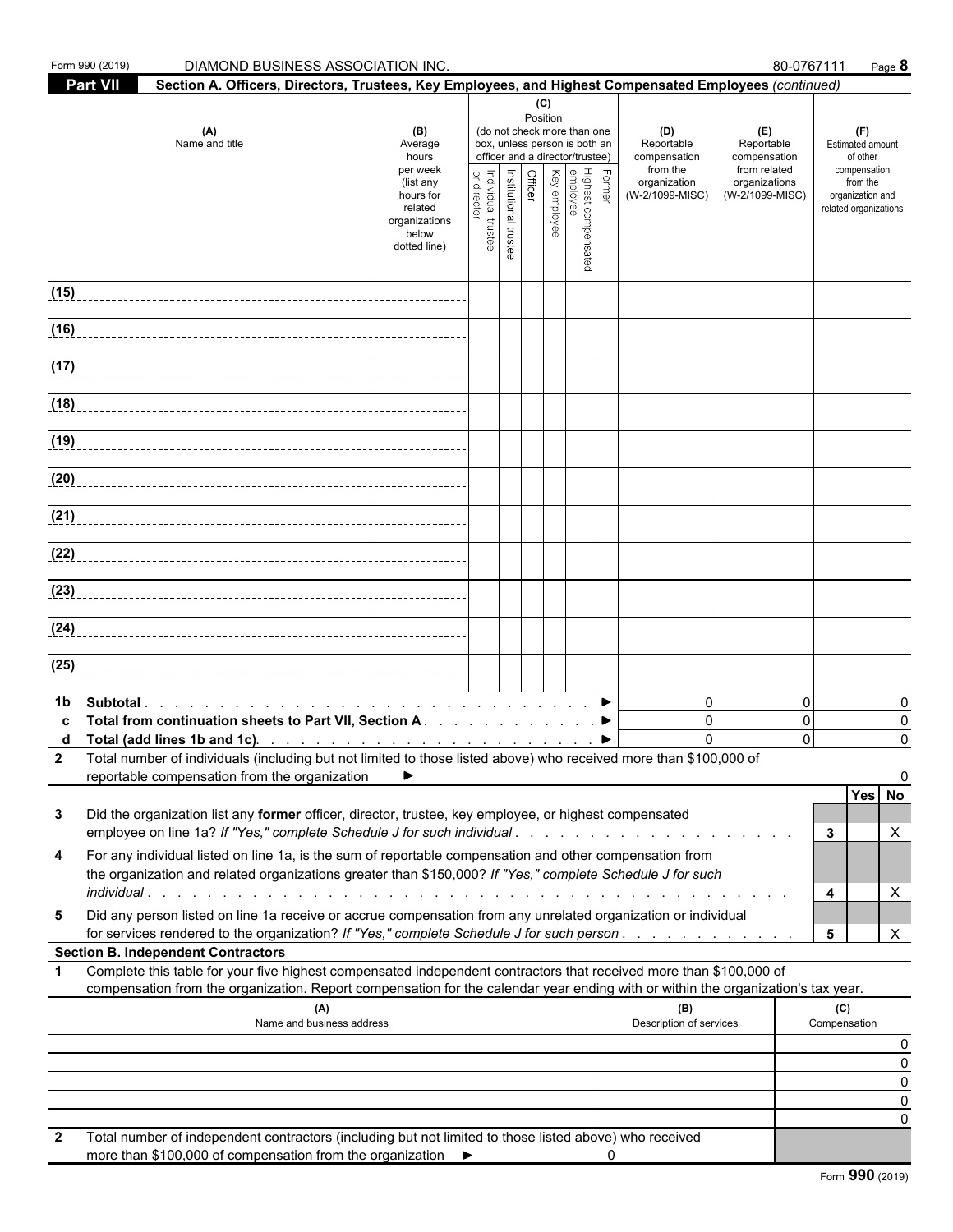|                                                                  | Form 990 (2019)  | DIAMOND BUSINESS ASSOCIATION INC.                                    |    |                         |                      |                       |                      |                                              | 80-0767111                                      |                                                               | Page 9 |
|------------------------------------------------------------------|------------------|----------------------------------------------------------------------|----|-------------------------|----------------------|-----------------------|----------------------|----------------------------------------------|-------------------------------------------------|---------------------------------------------------------------|--------|
|                                                                  | <b>Part VIII</b> | <b>Statement of Revenue</b>                                          |    |                         |                      |                       |                      |                                              |                                                 |                                                               |        |
|                                                                  |                  |                                                                      |    |                         |                      |                       |                      |                                              |                                                 |                                                               |        |
|                                                                  |                  |                                                                      |    |                         |                      |                       | (A)<br>Total revenue | (B)<br>Related or exempt<br>function revenue | $\overline{c}$<br>Unrelated<br>business revenue | (D)<br>Revenue excluded<br>from tax under<br>sections 512-514 |        |
|                                                                  | 1a               | Federated campaigns                                                  |    |                         | 1a                   | O                     |                      |                                              |                                                 |                                                               |        |
| Grants                                                           | b                | Membership dues                                                      |    |                         | 1 <sub>b</sub>       | 1,100                 |                      |                                              |                                                 |                                                               |        |
| <b>Contributions, Gifts, Grants</b><br>and Other Similar Amounts | c                | Fundraising events                                                   |    |                         | 1 <sub>c</sub>       | 14,488                |                      |                                              |                                                 |                                                               |        |
|                                                                  |                  | Related organizations<br>Government grants (contributions)           |    |                         | 1 <sub>d</sub><br>1e | $\Omega$<br>∩         |                      |                                              |                                                 |                                                               |        |
|                                                                  | е                | All other contributions, gifts, grants, and                          |    |                         |                      |                       |                      |                                              |                                                 |                                                               |        |
|                                                                  |                  | similar amounts not included above                                   |    |                         | 1f                   | 27,563                |                      |                                              |                                                 |                                                               |        |
|                                                                  |                  | g Noncash contributions included in                                  |    |                         |                      |                       |                      |                                              |                                                 |                                                               |        |
|                                                                  |                  | lines $1a-1f$ .                                                      |    |                         | $1g$ \$              |                       |                      |                                              |                                                 |                                                               |        |
|                                                                  |                  | <b>h</b> Total. Add lines $1a-1f$                                    |    |                         |                      |                       | 43,151               |                                              |                                                 |                                                               |        |
|                                                                  |                  |                                                                      |    |                         |                      | <b>Business Code</b>  |                      |                                              |                                                 |                                                               |        |
|                                                                  | 2a               | CITY OF SAN DIEGO - BID                                              |    |                         |                      |                       | 45,009<br>21,847     | 45,009<br>21,847                             |                                                 |                                                               |        |
|                                                                  |                  | CITY OF SAN DIEGO -SBEP<br>PROGRAM INCOME                            |    |                         |                      |                       | 18,350               | 18,350                                       |                                                 |                                                               |        |
| Program Service<br>Revenue                                       |                  |                                                                      |    | _______________________ |                      |                       | $\Omega$             |                                              |                                                 |                                                               |        |
|                                                                  |                  |                                                                      |    |                         |                      |                       | $\Omega$             |                                              |                                                 |                                                               |        |
|                                                                  |                  | All other program service revenue                                    |    |                         |                      |                       | $\Omega$             |                                              |                                                 |                                                               |        |
|                                                                  |                  |                                                                      |    |                         |                      |                       | 85,206               |                                              |                                                 |                                                               |        |
|                                                                  | 3                | Investment income (including dividends, interest, and                |    |                         |                      |                       |                      |                                              |                                                 |                                                               |        |
|                                                                  |                  | other similar amounts). $\ldots$ $\ldots$ $\ldots$ $\ldots$ $\ldots$ |    |                         |                      |                       |                      |                                              |                                                 |                                                               |        |
|                                                                  | 4                | Income from investment of tax-exempt bond proceeds ▶                 |    |                         |                      | <b>Contractor</b>     | $\Omega$<br>$\Omega$ |                                              |                                                 |                                                               |        |
|                                                                  | 5                | Royalties <u>.</u>                                                   |    | (i) Real                |                      | (ii) Personal         |                      |                                              |                                                 |                                                               |        |
|                                                                  | 6a               | Gross rents                                                          | 6а |                         |                      |                       |                      |                                              |                                                 |                                                               |        |
|                                                                  | b                | Less: rental expenses.                                               | 6b |                         |                      |                       |                      |                                              |                                                 |                                                               |        |
|                                                                  | c                | Rental income or (loss)                                              | 6c |                         | $\Omega$             | $\Omega$              |                      |                                              |                                                 |                                                               |        |
|                                                                  |                  | Net rental income or (loss)                                          |    |                         |                      |                       | $\Omega$             |                                              |                                                 |                                                               |        |
|                                                                  | 7а               | Gross amount from                                                    |    | (i) Securities          |                      | (ii) Other            |                      |                                              |                                                 |                                                               |        |
|                                                                  |                  | sales of assets<br>other than inventory                              |    |                         | 0                    | 0                     |                      |                                              |                                                 |                                                               |        |
|                                                                  | b                | Less: cost or other basis                                            | 7a |                         |                      |                       |                      |                                              |                                                 |                                                               |        |
| enue                                                             |                  | and sales expenses                                                   | 7b |                         | n                    | ∩                     |                      |                                              |                                                 |                                                               |        |
|                                                                  | c                | Gain or (loss)                                                       | 7c |                         | $\overline{0}$       |                       |                      |                                              |                                                 |                                                               |        |
|                                                                  |                  | Net gain or $(\text{loss})$ .                                        |    |                         |                      |                       | $\Omega$             |                                              |                                                 |                                                               |        |
| Other Rev                                                        |                  | 8a Gross income from fundraising                                     |    |                         |                      |                       |                      |                                              |                                                 |                                                               |        |
|                                                                  |                  | events (not including \$                                             |    | 14,488                  |                      |                       |                      |                                              |                                                 |                                                               |        |
|                                                                  |                  | of contributions reported on line 1c).<br>See Part IV, line 18.      |    |                         | <b>8a</b>            | 7,378                 |                      |                                              |                                                 |                                                               |        |
|                                                                  |                  | <b>b</b> Less: direct expenses                                       |    |                         | <b>8b</b>            | 34,533                |                      |                                              |                                                 |                                                               |        |
|                                                                  | c                | Net income or (loss) from fundraising events                         |    |                         |                      | $\blacktriangleright$ | $-27,155$            |                                              |                                                 |                                                               |        |
|                                                                  |                  | 9a Gross income from gaming activities.                              |    |                         |                      |                       |                      |                                              |                                                 |                                                               |        |
|                                                                  |                  | See Part IV, line 19.                                                |    |                         | 9a                   |                       |                      |                                              |                                                 |                                                               |        |
|                                                                  |                  | <b>b</b> Less: direct expenses                                       |    |                         | 9 <sub>b</sub>       |                       |                      |                                              |                                                 |                                                               |        |
|                                                                  |                  | c Net income or (loss) from gaming activities                        |    |                         |                      |                       | $\Omega$             |                                              |                                                 |                                                               |        |
|                                                                  |                  | 10a Gross sales of inventory, less<br>returns and allowances         |    |                         | 10a                  |                       |                      |                                              |                                                 |                                                               |        |
|                                                                  |                  | <b>b</b> Less: cost of goods sold                                    |    |                         | 10 <sub>b</sub>      |                       |                      |                                              |                                                 |                                                               |        |
|                                                                  |                  | c Net income or (loss) from sales of inventory                       |    |                         |                      |                       | $\Omega$             |                                              |                                                 |                                                               |        |
|                                                                  |                  |                                                                      |    |                         |                      | <b>Business Code</b>  |                      |                                              |                                                 |                                                               |        |
| Miscellaneous<br>Revenue                                         | 11a              |                                                                      |    |                         |                      |                       | U                    |                                              |                                                 |                                                               |        |
|                                                                  |                  |                                                                      |    |                         |                      |                       | $\Omega$             |                                              |                                                 |                                                               |        |
|                                                                  |                  |                                                                      |    |                         |                      |                       | $\Omega$             |                                              |                                                 |                                                               |        |
|                                                                  |                  | d All other revenue                                                  |    |                         |                      |                       |                      |                                              |                                                 |                                                               |        |
|                                                                  |                  | e Total. Add lines 11a-11d                                           |    |                         |                      | ▁▶                    | $\Omega$             |                                              |                                                 |                                                               |        |
|                                                                  | 12               | Total revenue. See instructions.                                     |    |                         |                      |                       | 101,202              | 85,206                                       | $\Omega$                                        |                                                               |        |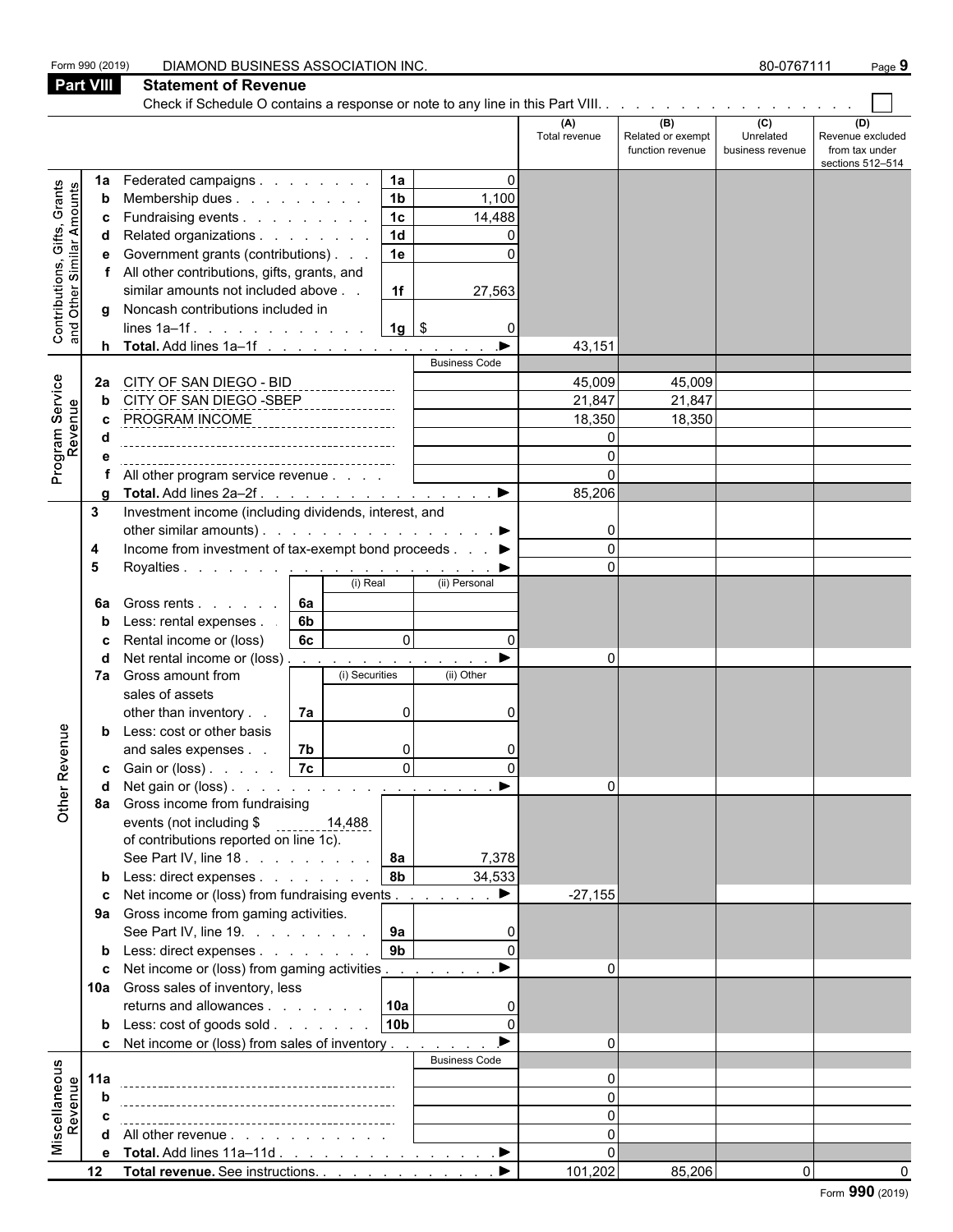#### Form 990 (2019) DIAMOND BUSINESS ASSOCIATION INC. **80-0767111** Page 10

|              | Part IX<br><b>Statement of Functional Expenses</b>                                                                         |                      |                             |                                    |                         |
|--------------|----------------------------------------------------------------------------------------------------------------------------|----------------------|-----------------------------|------------------------------------|-------------------------|
|              | Section 501(c)(3) and 501(c)(4) organizations must complete all columns. All other organizations must complete column (A). |                      |                             |                                    |                         |
|              |                                                                                                                            |                      |                             |                                    |                         |
|              | Do not include amounts reported on lines 6b, 7b,                                                                           | (A)                  | (B)                         | (C)                                | (D)                     |
|              | 8b, 9b, and 10b of Part VIII.                                                                                              | Total expenses       | Program service<br>expenses | Management and<br>general expenses | Fundraising<br>expenses |
| 1            | Grants and other assistance to domestic organizations                                                                      |                      |                             |                                    |                         |
|              | domestic governments. See Part IV, line 21                                                                                 | $\Omega$             |                             |                                    |                         |
| $\mathbf{2}$ | Grants and other assistance to domestic                                                                                    |                      |                             |                                    |                         |
|              | individuals. See Part IV, line 22.                                                                                         | $\Omega$             |                             |                                    |                         |
| 3            | Grants and other assistance to foreign                                                                                     |                      |                             |                                    |                         |
|              | organizations, foreign governments, and foreign                                                                            |                      |                             |                                    |                         |
|              | individuals. See Part IV, lines 15 and 16                                                                                  |                      |                             |                                    |                         |
| 4            | Benefits paid to or for members                                                                                            |                      |                             |                                    |                         |
| 5            | Compensation of current officers, directors,                                                                               |                      |                             |                                    |                         |
|              | trustees, and key employees                                                                                                | $\Omega$             |                             | $\Omega$                           |                         |
| 6            | Compensation not included above to disqualified                                                                            |                      |                             |                                    |                         |
|              | persons (as defined under section 4958(f)(1)) and                                                                          |                      |                             |                                    |                         |
|              | persons described in section 4958(c)(3)(B)                                                                                 | $\Omega$             |                             |                                    |                         |
|              | Other salaries and wages                                                                                                   | 56,231               |                             |                                    |                         |
| 8            | Pension plan accruals and contributions (include                                                                           |                      |                             |                                    |                         |
|              | section $401(k)$ and $403(b)$ employer contributions).                                                                     | 0                    |                             |                                    |                         |
| 9            | Other employee benefits                                                                                                    | 520                  |                             |                                    |                         |
| 10           |                                                                                                                            | 4,752                |                             |                                    |                         |
| 11           | Fees for services (nonemployees):                                                                                          |                      |                             |                                    |                         |
| a            | Management.                                                                                                                | 0                    |                             |                                    |                         |
|              |                                                                                                                            | $\Omega$             |                             |                                    |                         |
|              |                                                                                                                            | 11,456               |                             |                                    |                         |
|              |                                                                                                                            | $\Omega$<br>$\Omega$ |                             |                                    |                         |
|              | Professional fundraising services. See Part IV, line 17.                                                                   | $\Omega$             |                             |                                    |                         |
|              | Investment management fees                                                                                                 |                      |                             |                                    |                         |
| g            | Other. (If line 11g amount exceeds 10% of line 25, column<br>(A) amount, list line 11g expenses on Schedule O.)            | 1,200                |                             | 0                                  |                         |
| 12           | Advertising and promotion                                                                                                  | $\Omega$             |                             |                                    |                         |
| 13           | Office expenses                                                                                                            | 2,941                |                             |                                    |                         |
| 14           |                                                                                                                            | $\Omega$             |                             |                                    |                         |
| 15           |                                                                                                                            | $\Omega$             |                             |                                    |                         |
| 16           | Occupancy                                                                                                                  | 11,008               |                             |                                    |                         |
| 17           |                                                                                                                            | $\overline{0}$       |                             |                                    |                         |
| 18           | Payments of travel or entertainment expenses                                                                               |                      |                             |                                    |                         |
|              | for any federal, state, or local public officials                                                                          | $\Omega$             |                             |                                    |                         |
| 19           | Conferences, conventions, and meetings                                                                                     | $\Omega$             |                             |                                    |                         |
| 20           |                                                                                                                            | $\Omega$             |                             |                                    |                         |
| 21           | Payments to affiliates                                                                                                     | $\Omega$             |                             |                                    |                         |
| 22           | Depreciation, depletion, and amortization                                                                                  | $\Omega$             | $\Omega$                    | 0                                  |                         |
| 23           |                                                                                                                            | 2,849                |                             |                                    |                         |
| 24           | Other expenses. Itemize expenses not covered                                                                               |                      |                             |                                    |                         |
|              | above (List miscellaneous expenses on line 24e. If                                                                         |                      |                             |                                    |                         |
|              | line 24e amount exceeds 10% of line 25, column                                                                             |                      |                             |                                    |                         |
|              | (A) amount, list line 24e expenses on Schedule O.)                                                                         |                      |                             |                                    |                         |
| a            | BANNER DESIGN AND OUTREACH                                                                                                 | 12,096               |                             |                                    |                         |
| b            | DUES AND SUBSCRIPTIONS<br>------------------------                                                                         | 500                  |                             |                                    |                         |
| C.           | POSTAGE AND PRINTING<br>POSTAGE AND PRINTING                                                                               | 166                  |                             |                                    |                         |
| d            | <b>TELEPHONE</b>                                                                                                           | 6,930                |                             |                                    |                         |
| е            | All other expenses<br>Total functional expenses. Add lines 1 through 24e                                                   | $\Omega$<br>110,649  | $\Omega$                    | $\Omega$                           | 0                       |
| 25<br>26     | Joint costs. Complete this line only if the                                                                                |                      |                             |                                    |                         |
|              | organization reported in column (B) joint costs                                                                            |                      |                             |                                    |                         |
|              | from a combined educational campaign and                                                                                   |                      |                             |                                    |                         |
|              | fundraising solicitation. Check here $\blacktriangleright$   if                                                            |                      |                             |                                    |                         |
|              | following SOP 98-2 (ASC 958-720)                                                                                           |                      |                             |                                    |                         |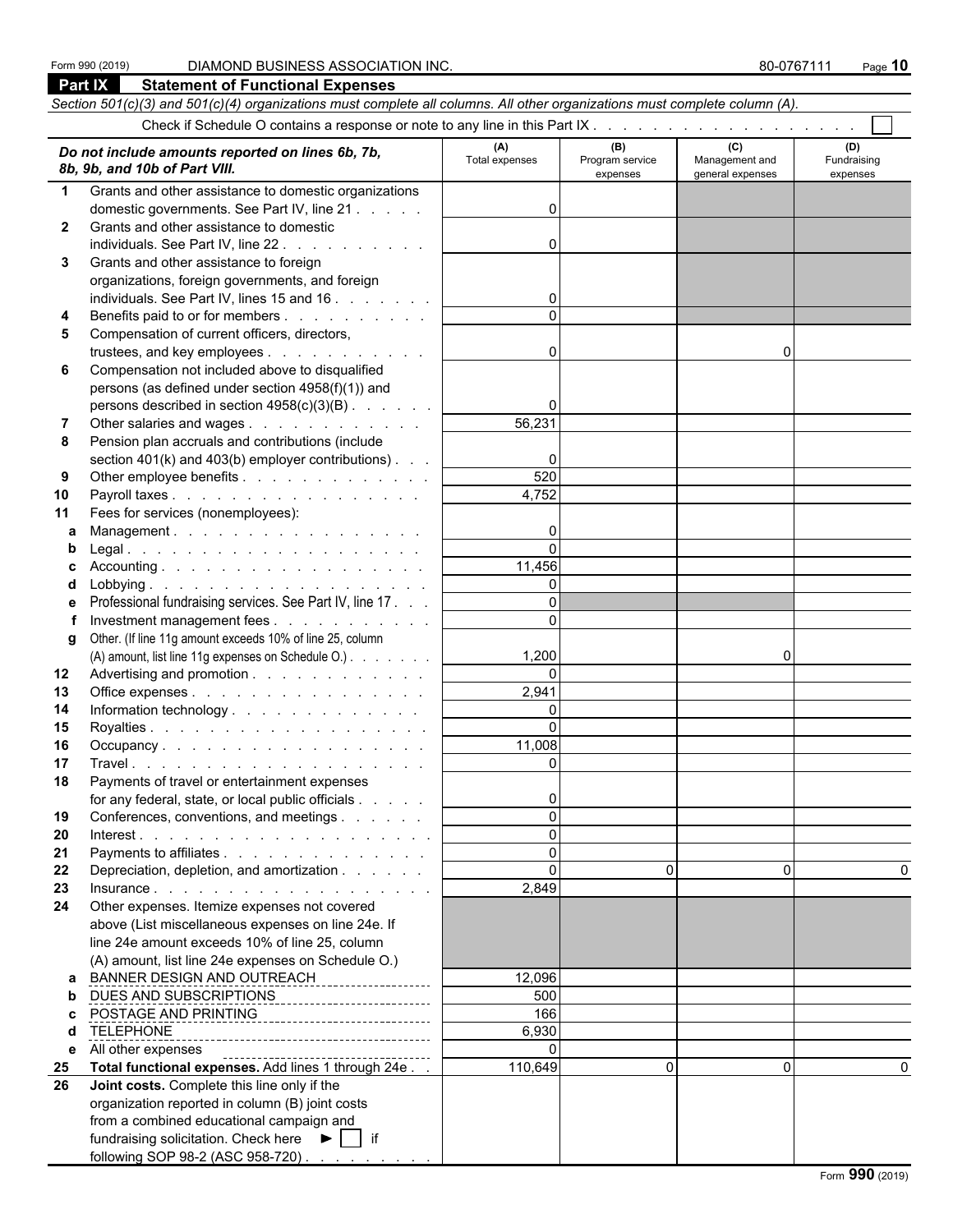| Form 990 (2019)   |             | DIAMOND BUSINESS ASSOCIATION INC.                                                                   |                          |                         | 80-0767111<br>Page 11 |
|-------------------|-------------|-----------------------------------------------------------------------------------------------------|--------------------------|-------------------------|-----------------------|
| <b>Part X</b>     |             | <b>Balance Sheet</b>                                                                                |                          |                         |                       |
|                   |             | Check if Schedule O contains a response or note to any line in this Part X                          |                          |                         |                       |
|                   |             |                                                                                                     | (A)<br>Beginning of year |                         | (B)<br>End of year    |
|                   | 1           |                                                                                                     | 13,322                   | $\overline{1}$          | 4,215                 |
|                   | $\mathbf 2$ |                                                                                                     | $\Omega$                 | $\overline{\mathbf{2}}$ |                       |
|                   | 3           |                                                                                                     | $\Omega$                 | $\mathbf{3}$            |                       |
|                   | 4           |                                                                                                     | 5,400                    | $\overline{4}$          |                       |
|                   | 5           | Loans and other receivables from any current or former officer, director,                           |                          |                         |                       |
|                   |             | trustee, key employee, creator or founder, substantial contributor, or 35%                          |                          |                         |                       |
|                   |             | controlled entity or family member of any of these persons                                          | $\overline{0}$           | $5\phantom{1}$          |                       |
|                   | 6           | Loans and other receivables from other disqualified persons (as defined                             |                          |                         |                       |
|                   |             | under section 4958(f)(1)), and persons described in section $4958(c)(3)(B)$                         | $\Omega$                 | 6                       |                       |
|                   | 7           |                                                                                                     | $\Omega$                 | $\overline{7}$          |                       |
| Assets            | 8           |                                                                                                     | $\Omega$                 | 8                       |                       |
|                   | 9           | Prepaid expenses and deferred charges                                                               | $\Omega$                 | 9                       |                       |
|                   | 10a         | Land, buildings, and equipment: cost or                                                             |                          |                         |                       |
|                   |             | other basis. Complete Part VI of Schedule D<br>  10a                                                |                          |                         |                       |
|                   | b           | 10 <sub>b</sub><br>$\Omega$<br>Less: accumulated depreciation                                       | ΟI                       | 10 <sub>c</sub>         |                       |
|                   | 11          | Investments—publicly traded securities                                                              | $\Omega$                 | 11                      |                       |
|                   | 12          | Investments—other securities. See Part IV, line 11.                                                 | $\Omega$                 | 12                      |                       |
|                   | 13          | Investments-program-related. See Part IV, line 11                                                   | $\Omega$                 | 13                      |                       |
|                   | 14          |                                                                                                     | $\Omega$                 | 14                      | U                     |
|                   | 15          |                                                                                                     | 2,956                    | 15                      | 2,400                 |
|                   | 16          | Total assets. Add lines 1 through 15 (must equal line 33)                                           | 21,678                   | 16                      | 6,615                 |
|                   | 17          | Accounts payable and accrued expenses                                                               | $\Omega$                 | 17                      | 2,109                 |
|                   | 18          |                                                                                                     | $\Omega$                 | 18                      |                       |
|                   | 19          |                                                                                                     | 7,725                    | 19                      |                       |
|                   | 20          |                                                                                                     | $\Omega$                 | 20                      |                       |
|                   | 21          | Escrow or custodial account liability. Complete Part IV of Schedule D                               | $\Omega$                 | 21                      |                       |
|                   | 22          | Loans and other payables to any current or former officer, director,                                |                          |                         |                       |
|                   |             | trustee, key employee, creator or founder, substantial contributor, or 35%                          |                          |                         |                       |
| Liabilities       |             | controlled entity or family member of any of these persons                                          | $\Omega$                 | 22                      |                       |
|                   | 23          | Secured mortgages and notes payable to unrelated third parties                                      | $\Omega$                 | 23                      |                       |
|                   | 24          | Unsecured notes and loans payable to unrelated third parties                                        | $\Omega$                 | 24                      |                       |
|                   | 25          | Other liabilities (including federal income tax, payables to related third                          |                          |                         |                       |
|                   |             | parties, and other liabilities not included on lines 17-24). Complete                               |                          |                         |                       |
|                   |             |                                                                                                     | $\Omega$                 | 25                      | 0                     |
|                   | 26          | Total liabilities. Add lines 17 through 25.                                                         | 7,725                    | 26                      | 2,109                 |
|                   |             | Organizations that follow FASB ASC 958, check here $\blacktriangleright \lceil \overline{X} \rceil$ |                          |                         |                       |
|                   |             | and complete lines 27, 28, 32, and 33.                                                              |                          |                         |                       |
|                   | 27          |                                                                                                     | 13,953 27                |                         | 4,506                 |
| or Fund Balances  | 28          |                                                                                                     |                          | $0\quad$ 28             |                       |
|                   |             | Organizations that do not follow FASB ASC 958, check here ▶                                         |                          |                         |                       |
|                   |             | and complete lines 29 through 33.                                                                   |                          |                         |                       |
|                   | 29          | Capital stock or trust principal, or current funds                                                  | οI                       | 29                      |                       |
| <b>Net Assets</b> | 30          | Paid-in or capital surplus, or land, building, or equipment fund                                    | $\overline{0}$           | 30                      |                       |
|                   | 31          | Retained earnings, endowment, accumulated income, or other funds                                    | $\circ$                  | 31                      |                       |
|                   | 32          |                                                                                                     | 13,953 32                |                         | 4,506                 |
|                   | 33          | Total liabilities and net assets/fund balances                                                      | $21,678$ 33              |                         | 6,615                 |
|                   |             |                                                                                                     |                          |                         | Form 990 (2019)       |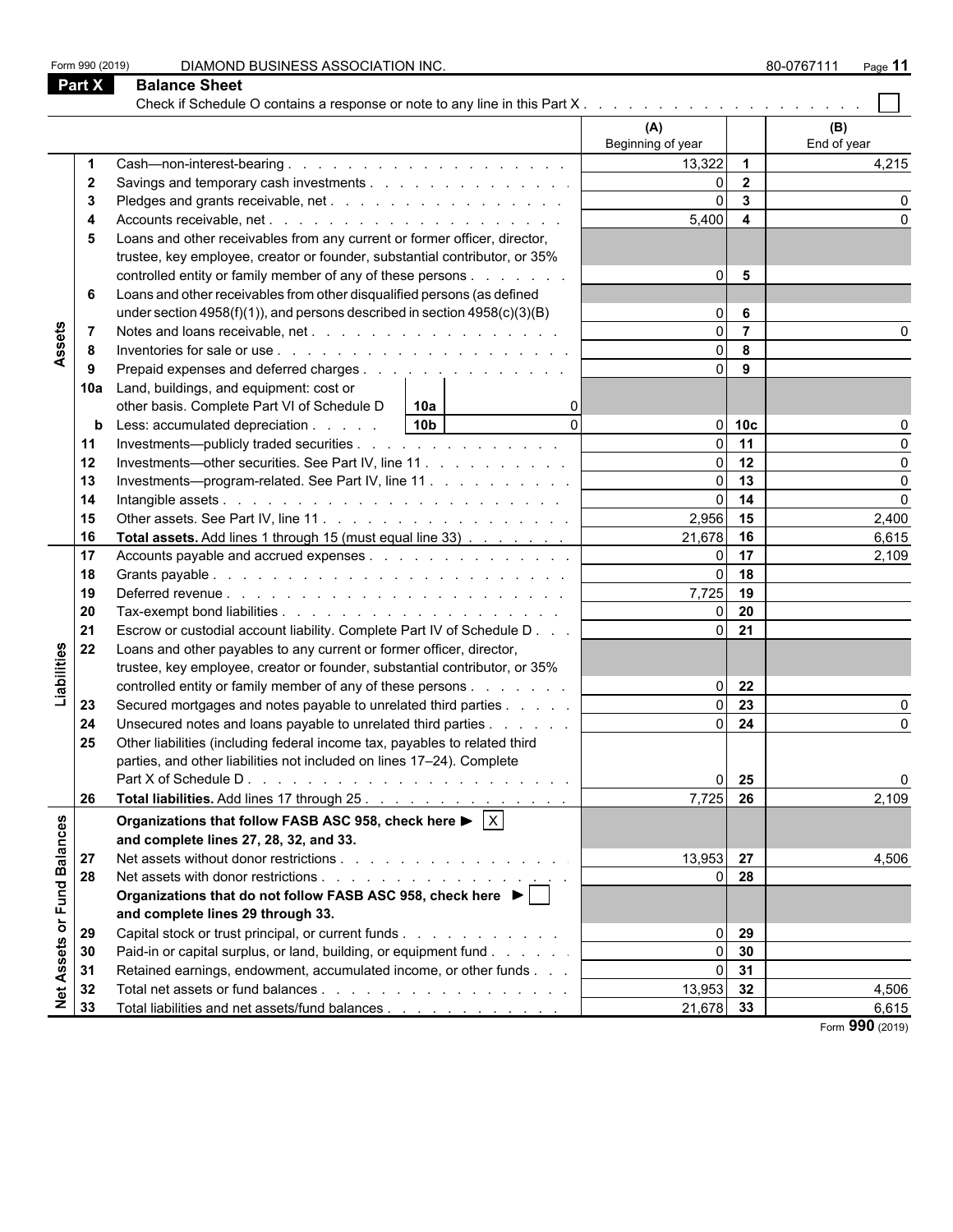|                | DIAMOND BUSINESS ASSOCIATION INC.<br>Form 990 (2019)                                                                           |                         | 80-0767111     | Page $12$    |  |
|----------------|--------------------------------------------------------------------------------------------------------------------------------|-------------------------|----------------|--------------|--|
| <b>Part XI</b> | <b>Reconciliation of Net Assets</b>                                                                                            |                         |                |              |  |
|                | Check if Schedule O contains a response or note to any line in this Part XI.                                                   |                         |                |              |  |
|                |                                                                                                                                | $\vert$ 1               |                | 101,202      |  |
|                |                                                                                                                                | $\overline{\mathbf{2}}$ |                | 110,649      |  |
|                |                                                                                                                                | $\overline{\mathbf{3}}$ |                | $-9,447$     |  |
|                | Net assets or fund balances at beginning of year (must equal Part X, line 32, column (A))                                      | $\overline{4}$          |                | 13,953       |  |
|                |                                                                                                                                | 5                       |                |              |  |
|                |                                                                                                                                | 6                       |                |              |  |
|                |                                                                                                                                | $\overline{7}$          |                |              |  |
|                |                                                                                                                                | 8                       |                |              |  |
|                | Other changes in net assets or fund balances (explain on Schedule O).                                                          | 9                       |                |              |  |
| 10             | Net assets or fund balances at end of year. Combine lines 3 through 9 (must equal Part X, line 32,                             |                         |                |              |  |
|                |                                                                                                                                | 10                      |                | 4,506        |  |
|                |                                                                                                                                |                         |                |              |  |
|                | Check if Schedule O contains a response or note to any line in this Part XII.                                                  |                         |                |              |  |
|                |                                                                                                                                |                         |                | Yes No       |  |
|                | $X$ Accrual<br>Accounting method used to prepare the Form 990:<br>Cash<br><b>Other</b>                                         |                         |                |              |  |
|                | If the organization changed its method of accounting from a prior year or checked "Other," explain in                          |                         |                |              |  |
|                | Schedule O.                                                                                                                    |                         |                |              |  |
| 2a             | Were the organization's financial statements compiled or reviewed by an independent accountant?.                               |                         | 2a             | X            |  |
|                | If "Yes," check a box below to indicate whether the financial statements for the year were compiled or                         |                         |                |              |  |
|                | reviewed on a separate basis, consolidated basis, or both:                                                                     |                         |                |              |  |
|                | Separate basis<br>Consolidated basis<br>Both consolidated and separate basis                                                   |                         |                |              |  |
|                | Were the organization's financial statements audited by an independent accountant?<br><u>and a straight and a straight and</u> |                         | 2 <sub>b</sub> | $\mathsf{X}$ |  |
|                | If "Yes," check a box below to indicate whether the financial statements for the year were audited on a                        |                         |                |              |  |
|                | separate basis, consolidated basis, or both:                                                                                   |                         |                |              |  |
|                | $X$ Separate basis<br>Consolidated basis<br>Both consolidated and separate basis                                               |                         |                |              |  |
|                | If "Yes" to line 2a or 2b, does the organization have a committee that assumes responsibility for oversight of                 |                         |                |              |  |
|                | the audit, review, or compilation of its financial statements and selection of an independent accountant?.                     |                         | 2c             | X            |  |
|                | If the organization changed either its oversight process or selection process during the tax year, explain on                  |                         |                |              |  |
|                | Schedule O.                                                                                                                    |                         |                |              |  |
|                | 3a As a result of a federal award, was the organization required to undergo an audit or audits as set forth in                 |                         |                |              |  |
|                |                                                                                                                                |                         | За             | $\times$     |  |
|                | If "Yes," did the organization undergo the required audit or audits? If the organization did not undergo the                   |                         |                |              |  |
|                | required audit or audits, explain why on Schedule O and describe any steps taken to undergo such audits                        |                         | 3 <sub>b</sub> |              |  |

Form **990** (2019)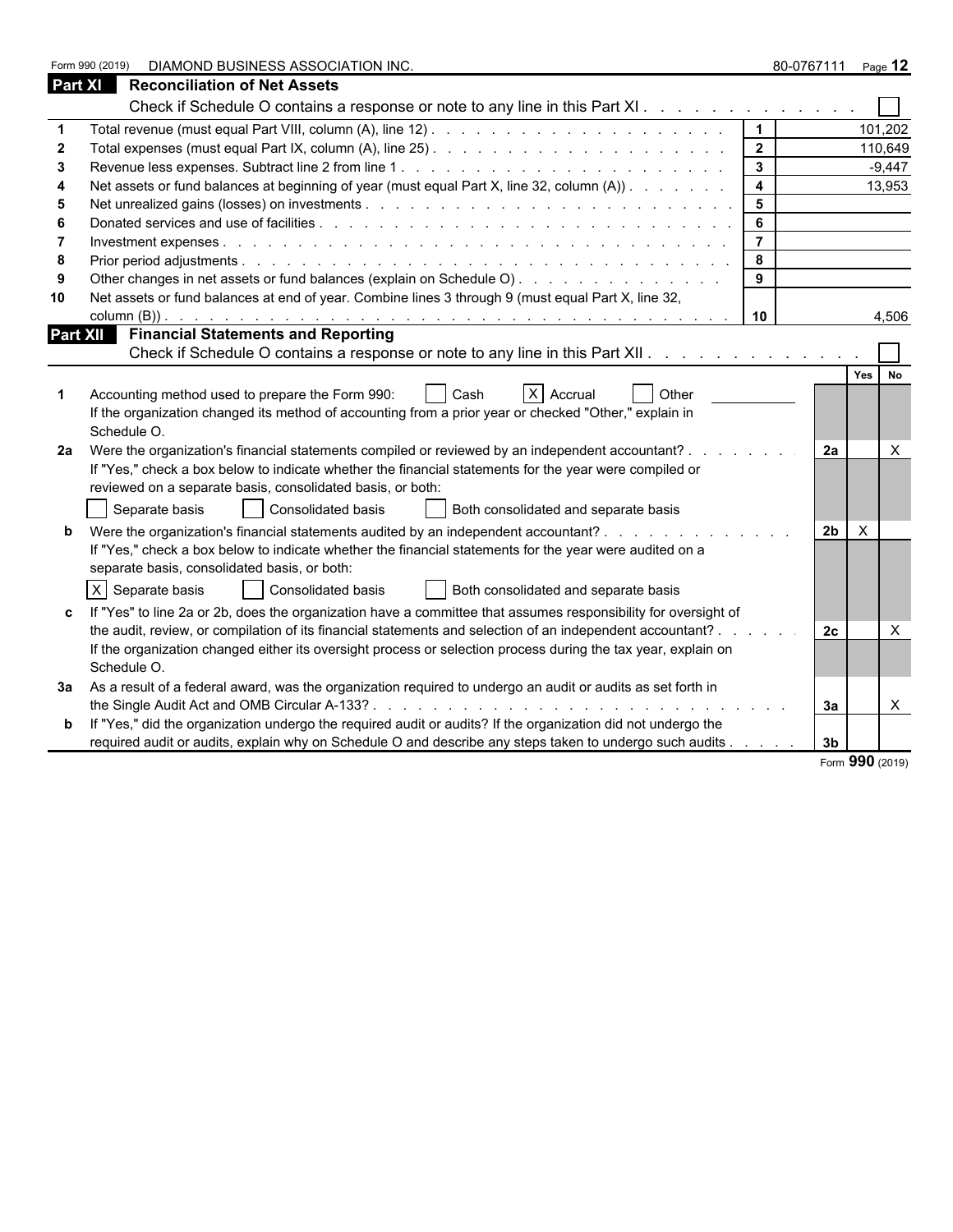| <b>Part VII</b> | <b>Investments-Other Securities.</b>                                                      |                | Complete if the organization answered "Yes" on Form 990, Part IV, line 11b. See Form 990, Part X, line 12. |
|-----------------|-------------------------------------------------------------------------------------------|----------------|------------------------------------------------------------------------------------------------------------|
|                 | (a) Description of security or category<br>(including name of security)                   | (b) Book value | (c) Method of valuation:<br>Cost or end-of-year market value                                               |
|                 | (1) Financial derivatives                                                                 | 0              |                                                                                                            |
|                 | (2) Closely held equity interests                                                         | $\Omega$       |                                                                                                            |
| $(3)$ Other     |                                                                                           |                |                                                                                                            |
| (A)             |                                                                                           |                |                                                                                                            |
| (B)             |                                                                                           |                |                                                                                                            |
| (C)             |                                                                                           |                |                                                                                                            |
| (D)             |                                                                                           |                |                                                                                                            |
| (E)             |                                                                                           |                |                                                                                                            |
| (F)             |                                                                                           |                |                                                                                                            |
| (G)<br>(H)      |                                                                                           |                |                                                                                                            |
|                 | Total. (Column (b) must equal Form 990, Part X, col. (B) line 12.). $\blacktriangleright$ | 0              |                                                                                                            |
|                 | Part VIII Investments-Program Related.                                                    |                |                                                                                                            |
|                 |                                                                                           |                | Complete if the organization answered "Yes" on Form 990, Part IV, line 11c. See Form 990, Part X, line 13. |
|                 | (a) Description of investment                                                             | (b) Book value | (c) Method of valuation:                                                                                   |
|                 |                                                                                           |                | Cost or end-of-year market value                                                                           |
| (1)             |                                                                                           |                |                                                                                                            |
| (2)             |                                                                                           |                |                                                                                                            |
| (3)             |                                                                                           |                |                                                                                                            |
| (4)             |                                                                                           |                |                                                                                                            |
| (5)             |                                                                                           |                |                                                                                                            |
| (6)             |                                                                                           |                |                                                                                                            |
| (7)             |                                                                                           |                |                                                                                                            |
| (8)             |                                                                                           |                |                                                                                                            |
| (9)             |                                                                                           |                |                                                                                                            |
|                 | Total. (Column (b) must equal Form 990, Part X, col. (B) line 13.). $\blacktriangleright$ | 0              |                                                                                                            |
| <b>Part IX</b>  | <b>Other Assets.</b>                                                                      |                | Complete if the organization answered "Yes" on Form 990, Part IV, line 11d. See Form 990, Part X, line 15. |
|                 | (a) Description                                                                           |                | (b) Book value                                                                                             |
|                 | (1) PREPAID EXPENSES & DEPOSITS                                                           |                | 2,400                                                                                                      |
| (2)             |                                                                                           |                |                                                                                                            |
| (3)             |                                                                                           |                |                                                                                                            |
| (4)             |                                                                                           |                |                                                                                                            |
| (5)             |                                                                                           |                |                                                                                                            |
| (6)             |                                                                                           |                |                                                                                                            |
| (7)             |                                                                                           |                |                                                                                                            |
| (8)             |                                                                                           |                |                                                                                                            |
| (9)             |                                                                                           |                |                                                                                                            |
|                 | Total. (Column (b) must equal Form 990, Part X, col. (B) line 15.)                        |                | 2,400<br>▶                                                                                                 |
| Part X          | <b>Other Liabilities.</b>                                                                 |                |                                                                                                            |
|                 |                                                                                           |                | Complete if the organization answered "Yes" on Form 990, Part IV, line 11e or 11f. See Form 990, Part X,   |
|                 | line 25.                                                                                  |                |                                                                                                            |
| 1.              | (a) Description of liability                                                              |                | (b) Book value                                                                                             |
|                 | (1) Federal income taxes                                                                  |                |                                                                                                            |
| (2)             |                                                                                           |                |                                                                                                            |
| (3)             |                                                                                           |                |                                                                                                            |
| (4)             |                                                                                           |                |                                                                                                            |
| (5)             |                                                                                           |                |                                                                                                            |
| (6)             |                                                                                           |                |                                                                                                            |
| (7)             |                                                                                           |                |                                                                                                            |
| (8)             |                                                                                           |                |                                                                                                            |
| (9)             |                                                                                           |                |                                                                                                            |

**Total.** *(Column (b) must equal Form 990, Part X, col. (B) line 25.) . . . . . . . . . . . . . . . . . . . . . . . . . . . . . . . . . . . . . . . . . . . . .* 0

**2.** Liability for uncertain tax positions. In Part XIII, provide the text of the footnote to the organization's financial statements that reports the organization's liability for uncertain tax positions under FASB ASC 740. Check here if the text of the footnote has been provided in Part XIII . .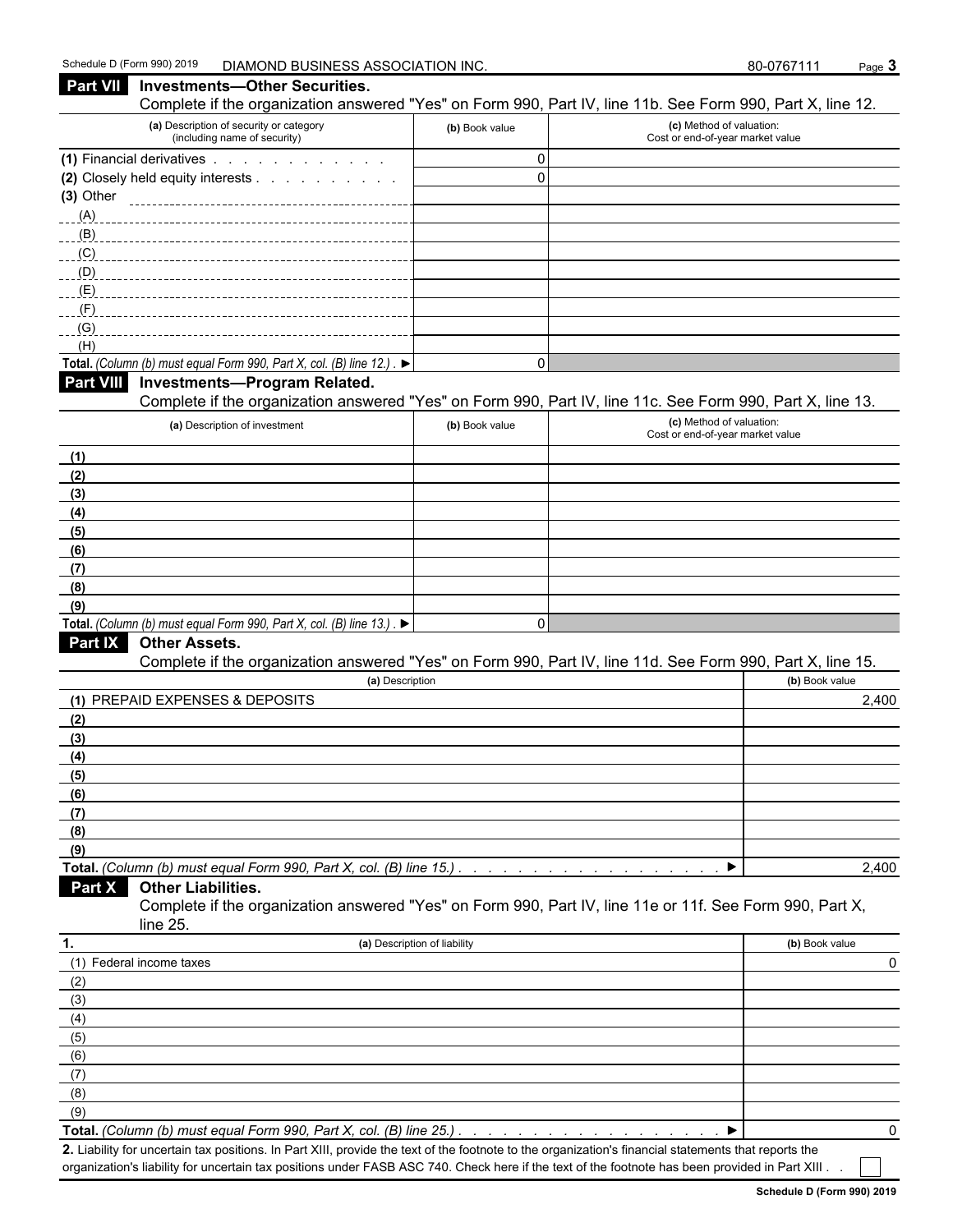|              | Schedule D (Form 990) 2019                     | DIAMOND BUSINESS ASSOCIATION INC.                                    |                                                                             |                                                                                                                                                    | 80-0767111   | Page 4  |
|--------------|------------------------------------------------|----------------------------------------------------------------------|-----------------------------------------------------------------------------|----------------------------------------------------------------------------------------------------------------------------------------------------|--------------|---------|
|              |                                                |                                                                      |                                                                             | Part XI Reconciliation of Revenue per Audited Financial Statements With Revenue per Return.                                                        |              |         |
|              |                                                |                                                                      | Complete if the organization answered "Yes" on Form 990, Part IV, line 12a. |                                                                                                                                                    |              |         |
| $\mathbf 1$  |                                                |                                                                      |                                                                             |                                                                                                                                                    | $\mathbf{1}$ | 135,735 |
| $\mathbf{2}$ |                                                | Amounts included on line 1 but not on Form 990, Part VIII, line 12:  |                                                                             |                                                                                                                                                    |              |         |
| a            |                                                |                                                                      | Net unrealized gains (losses) on investments                                | 2a                                                                                                                                                 |              |         |
| b            |                                                |                                                                      |                                                                             | 2 <sub>b</sub>                                                                                                                                     |              |         |
| c            |                                                |                                                                      |                                                                             | 2c                                                                                                                                                 |              |         |
| d            |                                                |                                                                      |                                                                             | 2d<br>34,533                                                                                                                                       |              |         |
| е            |                                                |                                                                      |                                                                             |                                                                                                                                                    | <b>2e</b>    | 34,533  |
| 3            |                                                |                                                                      |                                                                             |                                                                                                                                                    | 3            | 101,202 |
| 4            |                                                | Amounts included on Form 990, Part VIII, line 12, but not on line 1: |                                                                             |                                                                                                                                                    |              |         |
| a            |                                                |                                                                      | Investment expenses not included on Form 990, Part VIII, line 7b            | 4a<br>4 <sub>b</sub>                                                                                                                               |              |         |
| b            |                                                |                                                                      |                                                                             |                                                                                                                                                    |              |         |
| c.<br>5      |                                                |                                                                      |                                                                             | Total revenue. Add lines 3 and 4c. (This must equal Form 990, Part I, line 12.)                                                                    | 4c<br>5      | 101,202 |
|              | Part XII                                       |                                                                      |                                                                             | Reconciliation of Expenses per Audited Financial Statements With Expenses per Return.                                                              |              |         |
|              |                                                |                                                                      | Complete if the organization answered "Yes" on Form 990, Part IV, line 12a. |                                                                                                                                                    |              |         |
| $\mathbf 1$  |                                                |                                                                      |                                                                             |                                                                                                                                                    |              | 145,182 |
| $\mathbf{2}$ |                                                | Amounts included on line 1 but not on Form 990, Part IX, line 25:    |                                                                             |                                                                                                                                                    |              |         |
| a            |                                                |                                                                      |                                                                             | 2a                                                                                                                                                 |              |         |
| b            |                                                |                                                                      |                                                                             | 2 <sub>b</sub>                                                                                                                                     |              |         |
| c            |                                                |                                                                      |                                                                             | 2c                                                                                                                                                 |              |         |
| d            |                                                |                                                                      |                                                                             | 2d<br>34,533                                                                                                                                       |              |         |
| е            |                                                |                                                                      |                                                                             |                                                                                                                                                    | 2e           | 34,533  |
| 3            |                                                |                                                                      |                                                                             |                                                                                                                                                    | 3            | 110,649 |
| 4            |                                                | Amounts included on Form 990, Part IX, line 25, but not on line 1:   |                                                                             |                                                                                                                                                    |              |         |
| a            |                                                |                                                                      | Investment expenses not included on Form 990, Part VIII, line 7b            | 4a                                                                                                                                                 |              |         |
| b            |                                                |                                                                      |                                                                             | 4 <sub>b</sub>                                                                                                                                     |              |         |
| c.           | Add lines 4a and 4b.                           |                                                                      |                                                                             | and the company of the company of the company of the company of the company of the company of the company of the                                   | 4c           |         |
| 5.           |                                                |                                                                      |                                                                             | Total expenses. Add lines 3 and 4c. (This must equal Form 990, Part I, line 18.)                                                                   | 5            | 110,649 |
|              | Part XIII Supplemental Information.            |                                                                      |                                                                             |                                                                                                                                                    |              |         |
|              |                                                |                                                                      |                                                                             | Provide the descriptions required for Part II, lines 3, 5, and 9; Part III, lines 1a and 4; Part IV, lines 1b and 2b; Part V, line 4; Part X, line |              |         |
|              |                                                |                                                                      |                                                                             | 2; Part XI, lines 2d and 4b; and Part XII, lines 2d and 4b. Also complete this part to provide any additional information.                         |              |         |
|              | Part XI Line 2d SPECIAL EVENT DIRECT EXPENSES  |                                                                      |                                                                             |                                                                                                                                                    |              |         |
|              |                                                |                                                                      |                                                                             |                                                                                                                                                    |              |         |
|              | Part XII Line 2d SPECIAL EVENT DIRECT EXPENSES |                                                                      |                                                                             |                                                                                                                                                    |              |         |
|              |                                                |                                                                      |                                                                             |                                                                                                                                                    |              |         |
|              |                                                |                                                                      |                                                                             |                                                                                                                                                    |              |         |
|              |                                                |                                                                      |                                                                             |                                                                                                                                                    |              |         |
|              |                                                |                                                                      |                                                                             |                                                                                                                                                    |              |         |
|              |                                                |                                                                      |                                                                             |                                                                                                                                                    |              |         |
|              |                                                |                                                                      |                                                                             |                                                                                                                                                    |              |         |
|              |                                                |                                                                      |                                                                             |                                                                                                                                                    |              |         |
|              |                                                |                                                                      |                                                                             |                                                                                                                                                    |              |         |
|              |                                                |                                                                      |                                                                             |                                                                                                                                                    |              |         |
|              |                                                |                                                                      |                                                                             |                                                                                                                                                    |              |         |
|              |                                                |                                                                      |                                                                             |                                                                                                                                                    |              |         |
|              |                                                |                                                                      |                                                                             |                                                                                                                                                    |              |         |
|              |                                                |                                                                      |                                                                             |                                                                                                                                                    |              |         |
|              |                                                |                                                                      |                                                                             |                                                                                                                                                    |              |         |
|              |                                                |                                                                      |                                                                             |                                                                                                                                                    |              |         |
|              |                                                |                                                                      |                                                                             |                                                                                                                                                    |              |         |
|              |                                                |                                                                      |                                                                             |                                                                                                                                                    |              |         |
|              |                                                |                                                                      |                                                                             |                                                                                                                                                    |              |         |
|              |                                                |                                                                      |                                                                             |                                                                                                                                                    |              |         |
|              |                                                |                                                                      |                                                                             |                                                                                                                                                    |              |         |
|              |                                                |                                                                      |                                                                             |                                                                                                                                                    |              |         |
|              |                                                |                                                                      |                                                                             |                                                                                                                                                    |              |         |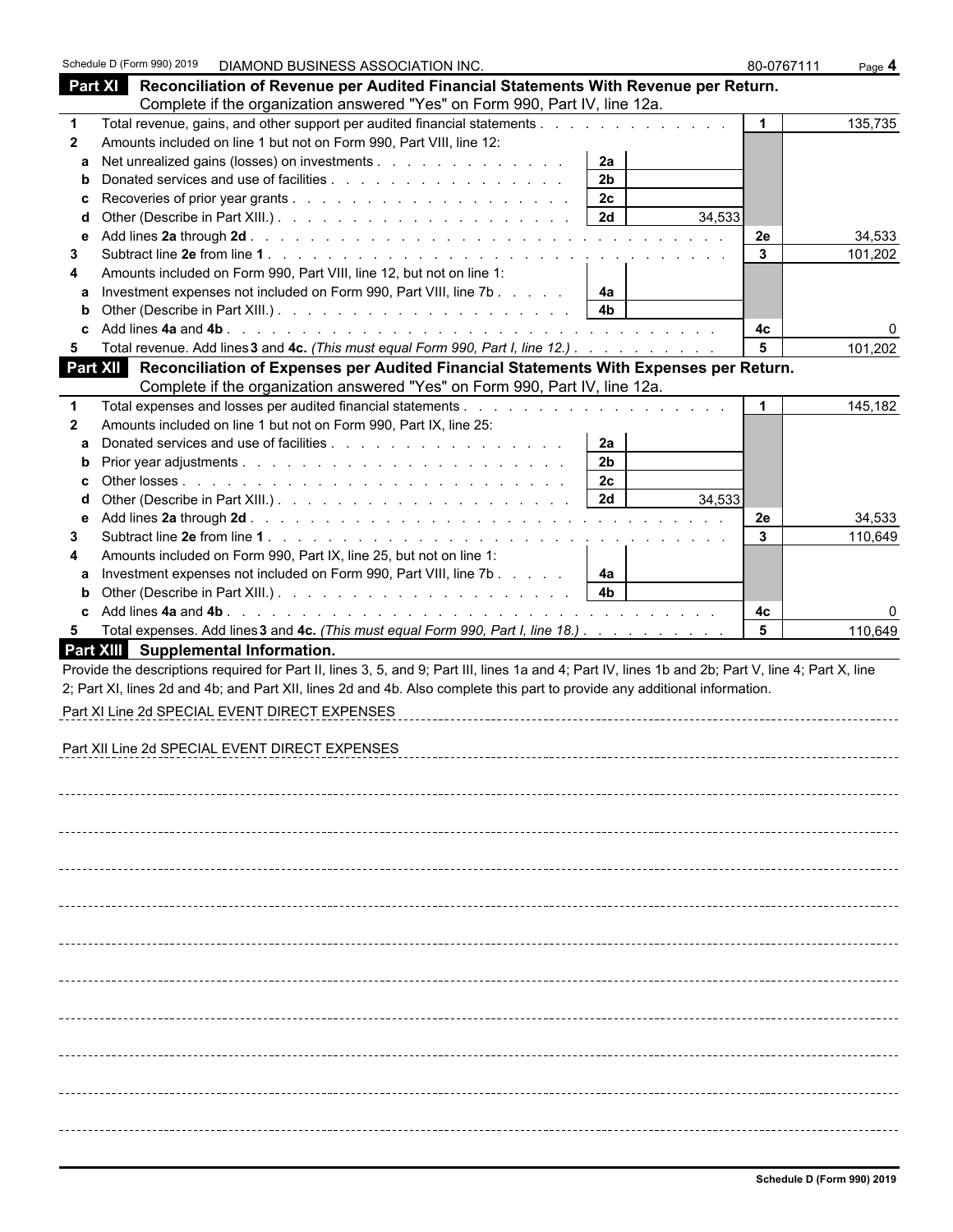**Part II Fundraising Events.** Complete if the organization answered "Yes" on Form 990, Part IV, line 18, or reported more than \$15,000 of fundraising event contributions and gross income on Form 990-EZ, lines 1 and 6b. List events with gross receipts greater than \$5,000.

|                 |              | $\sim$ . $\sim$ . $\sim$ . $\sim$ . $\sim$ . $\sim$ . $\sim$ . $\sim$ . $\sim$ . $\sim$ . $\sim$ . $\sim$ .       |                                                            |                                                  |                                               |                                                     |
|-----------------|--------------|-------------------------------------------------------------------------------------------------------------------|------------------------------------------------------------|--------------------------------------------------|-----------------------------------------------|-----------------------------------------------------|
|                 |              |                                                                                                                   | (a) Event $#1$<br>SPECIAL EVENTS                           | $(b)$ Event #2                                   | (c) Other events<br><b>NONE</b>               | (d) Total events<br>(add col. (a) through           |
|                 |              |                                                                                                                   | (event type)                                               | (event type)                                     | (total number)                                | col. (c)                                            |
|                 |              |                                                                                                                   |                                                            |                                                  |                                               |                                                     |
| Revenue         | 1            | Gross receipts                                                                                                    | 21,866                                                     |                                                  | $\Omega$                                      | 21,866                                              |
|                 | $\mathbf{2}$ | Less: Contributions                                                                                               | 14,488                                                     |                                                  | ΩI                                            | 14,488                                              |
|                 |              | Gross income (line 1 minus                                                                                        |                                                            |                                                  |                                               |                                                     |
|                 |              | $line 2)$ .                                                                                                       | 7,378                                                      |                                                  | $\Omega$                                      | 7,378                                               |
|                 | 4            | Cash prizes                                                                                                       |                                                            |                                                  | $\Omega$                                      | $\Omega$                                            |
|                 | 5            | Noncash prizes                                                                                                    |                                                            |                                                  | 0                                             | 0                                                   |
|                 | 6            | Rent/facility costs                                                                                               |                                                            |                                                  | $\overline{0}$                                | U                                                   |
| Direct Expenses |              | 7 Food and beverages                                                                                              |                                                            |                                                  | $\Omega$                                      |                                                     |
|                 | 8            | Entertainment                                                                                                     |                                                            |                                                  | 01                                            |                                                     |
|                 | 9            | Other direct expenses                                                                                             | 34,533                                                     |                                                  | $\overline{0}$                                | 34,533                                              |
|                 | 10           | Direct expense summary. Add lines 4 through 9 in column (d) $\ldots$ $\ldots$ $\ldots$ $\ldots$ $\ldots$ $\ldots$ |                                                            |                                                  |                                               | 34,533)                                             |
|                 | 11           |                                                                                                                   |                                                            |                                                  |                                               | $-27,155$                                           |
|                 | Part III     |                                                                                                                   |                                                            |                                                  |                                               |                                                     |
|                 |              | than \$15,000 on Form 990-EZ, line 6a.                                                                            |                                                            |                                                  |                                               |                                                     |
| Revenue         |              |                                                                                                                   | (a) Bingo                                                  | (b) Pull tabs/instant<br>bingo/progressive bingo | (c) Other gaming                              | (d) Total gaming (add<br>col. (a) through col. (c)) |
|                 |              |                                                                                                                   |                                                            |                                                  |                                               |                                                     |
|                 |              | Gross revenue                                                                                                     |                                                            |                                                  |                                               |                                                     |
|                 |              |                                                                                                                   |                                                            |                                                  |                                               |                                                     |
|                 | $\mathbf{2}$ | Cash prizes                                                                                                       |                                                            |                                                  |                                               |                                                     |
|                 | 3            | Noncash prizes                                                                                                    |                                                            |                                                  |                                               |                                                     |
| Direct Expenses | 4            | Rent/facility costs                                                                                               |                                                            |                                                  |                                               |                                                     |
|                 | 5            | Other direct expenses                                                                                             |                                                            |                                                  |                                               |                                                     |
|                 | 6            | Volunteer labor                                                                                                   | $\overline{\prod \gamma_{\text{es}}}$<br>$rac{9}{2}$<br>No | $\overline{\Box}$ Yes $\Box$<br>. <u>%</u><br>No | $\overline{\Box Y}$ es<br>$\frac{9}{6}$<br>No |                                                     |
|                 |              |                                                                                                                   |                                                            |                                                  | ▶                                             | $\left( 0\right)$                                   |
|                 |              |                                                                                                                   |                                                            |                                                  |                                               |                                                     |
|                 | 7            |                                                                                                                   |                                                            |                                                  |                                               |                                                     |
|                 | 8            |                                                                                                                   |                                                            |                                                  |                                               | 0                                                   |
| 9               |              | Enter the state(s) in which the organization conducts gaming activities:                                          |                                                            |                                                  |                                               |                                                     |
|                 | a<br>b       | Is the organization licensed to conduct gaming activities in each of these states? $\Box$ Yes                     |                                                            |                                                  |                                               | $\blacksquare$ No                                   |
|                 |              |                                                                                                                   |                                                            |                                                  |                                               |                                                     |

**Schedule G (Form 990 or 990-EZ) 2019**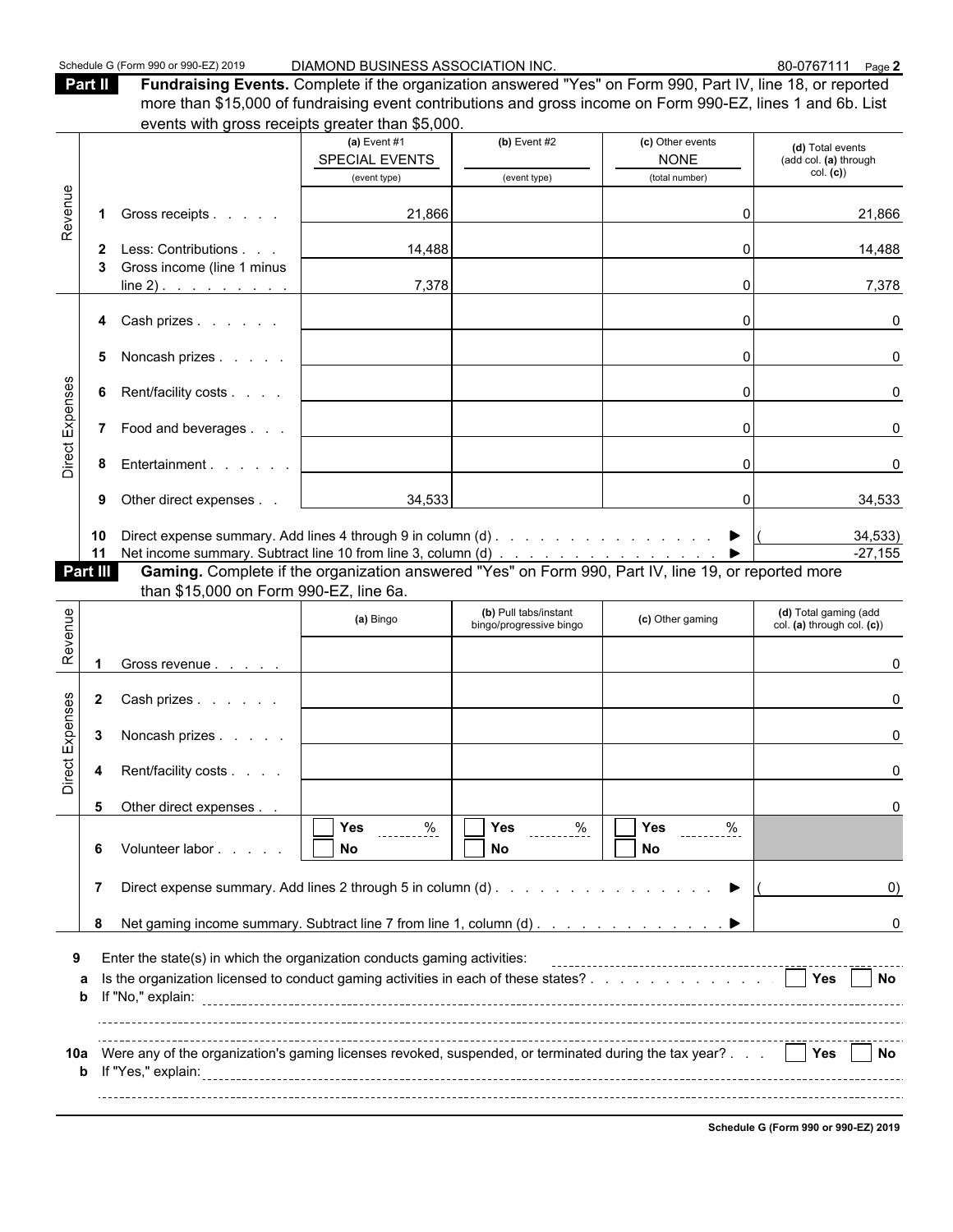| <b>SCHEDULE O</b> |  |                      |
|-------------------|--|----------------------|
|                   |  | (Form 990 or 990-EZ) |

## **Supplemental Information to Form 990 or 990-EZ** | OMB No. 1545-0047

**(Form 990 or 990-EZ) Complete to provide information for responses to specific questions on Form 990 or 990-EZ or to provide any additional information.** ▶ Attach to Form 990 or 990-EZ.  $\blacktriangleright$ 

Go to *www.irs.gov/Form990* for the latest information.

| OMB No. 1545-0047                          |
|--------------------------------------------|
| 2001<br>Ч                                  |
| <b>Open to Public</b><br><b>Inspection</b> |

Department of the Treasury Internal Revenue Service Name of the organization<br> **Name of the organization** 

DIAMOND BUSINESS ASSOCIATION INC.  $\begin{array}{c} \hline \text{80-0767111} \end{array}$ 

Form 990, Part VI, Section B, Line 11b: PRESIDENT AND EXECUTIVE DIRECTOR REVIEW AND SIGN FORM

990. COPY MADE AVAILABLE TO ALL BOARD MEMBERS.

Form 990, Part VI, Section B, Line 12c: ALL BOARD MEMBERS ARE REQUIRED TO SIGN ANNUAL CONFLICT

OF INTEREST POLICY STATEMENT.

Form 990, Part VI, Section C, Line 19: THE ORGANIZATION MAKES ITS GOVERNING DOCUMENTS,

CONFLICT OF INTEREST POLICY AND FINANCIAL STATEMENTS AVAILABLE TO THE PUBLIC UPON REQUEST.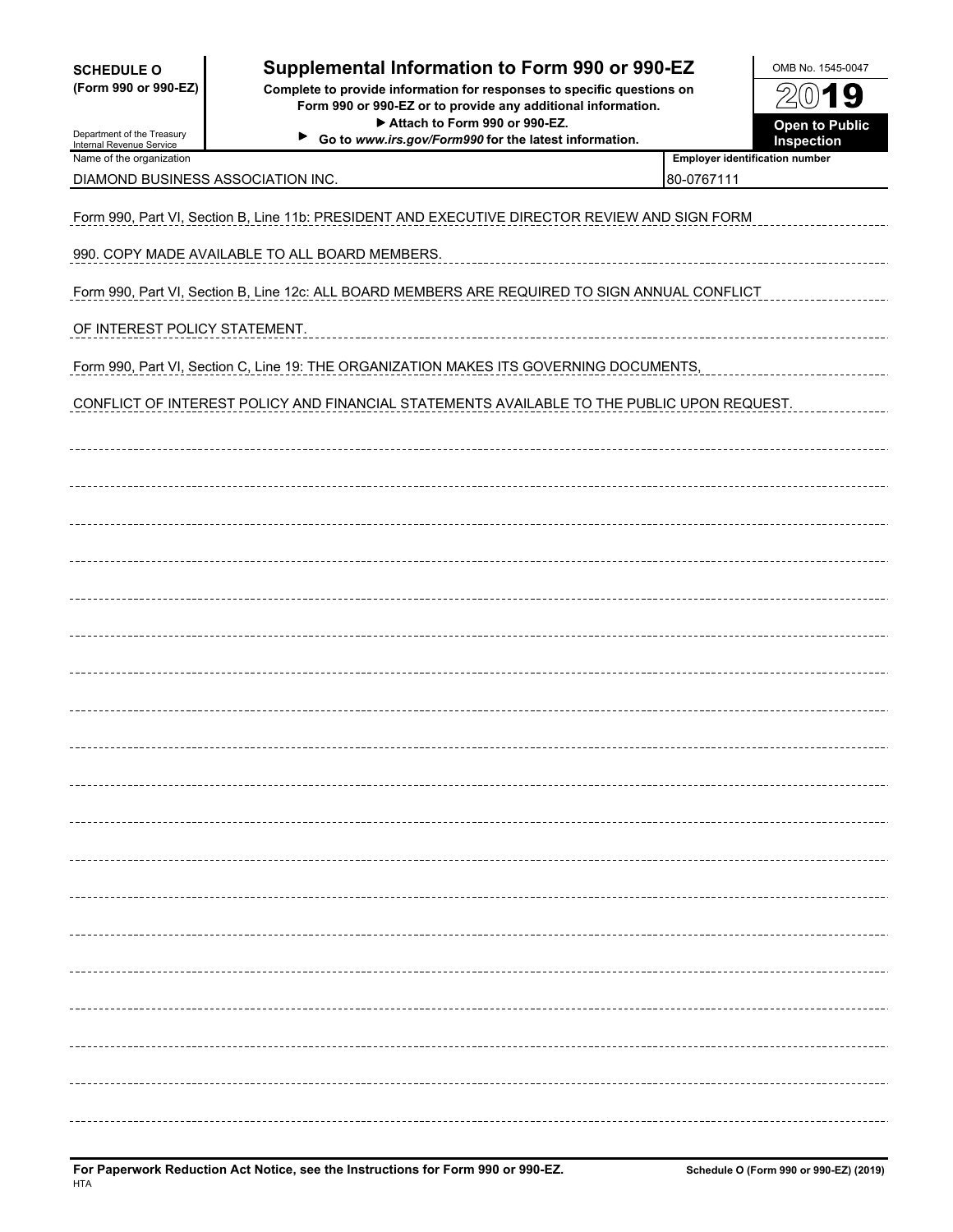#### **Payment and Refund Options (990/PF/EZ/1120POL E-File Info)**

| <b>Zero Balance/Refund Due Option</b>                                                                                                                                                 |                                           |
|---------------------------------------------------------------------------------------------------------------------------------------------------------------------------------------|-------------------------------------------|
| Taxes have been paid in full. There is neither a refund nor a balance due.                                                                                                            |                                           |
| <b>Tax Liability Options</b>                                                                                                                                                          |                                           |
| You owe \$0 in tax liability.                                                                                                                                                         |                                           |
| Paper check by mail. See 'Mailing Inst' tab below for addresses.                                                                                                                      |                                           |
| Direct Debit.                                                                                                                                                                         |                                           |
| Electronic Federal Tax Payment System (EFTPS) visit:                                                                                                                                  | Click here to go to http://www.eftps.gov/ |
| <b>Refund Options</b>                                                                                                                                                                 |                                           |
| You are due a refund of \$0.                                                                                                                                                          |                                           |
| Paper check by mail.                                                                                                                                                                  |                                           |
| <b>Bank Information</b>                                                                                                                                                               |                                           |
| <b>Tax Payer's Bank Information:</b>                                                                                                                                                  |                                           |
| Routing number:                                                                                                                                                                       |                                           |
| Account number:                                                                                                                                                                       |                                           |
| Checking<br>Savings<br>Type of account:                                                                                                                                               |                                           |
| If a payment is due, enter the date of payment and the amount you will pay.<br>This date may not be before 3 days prior to transmission of this return or after today's date.<br>Date |                                           |
| Amount to Pay<br>0                                                                                                                                                                    |                                           |

#### **Included E-File Forms (990/1120POL EF Info)**

E-file created on 12/10/2020 11:24:37 AM with SubmissionID: 3083732020314toqwc37 *Form Order Form Name Section/Worksheet*

| 1. | <b>Return Header</b> |
|----|----------------------|
| 2  | 990                  |
| 3  | Sch D (990)          |
| 4  | Sch G (990/990EZ)    |
| 5  | Sch O (990/990EZ)    |
|    |                      |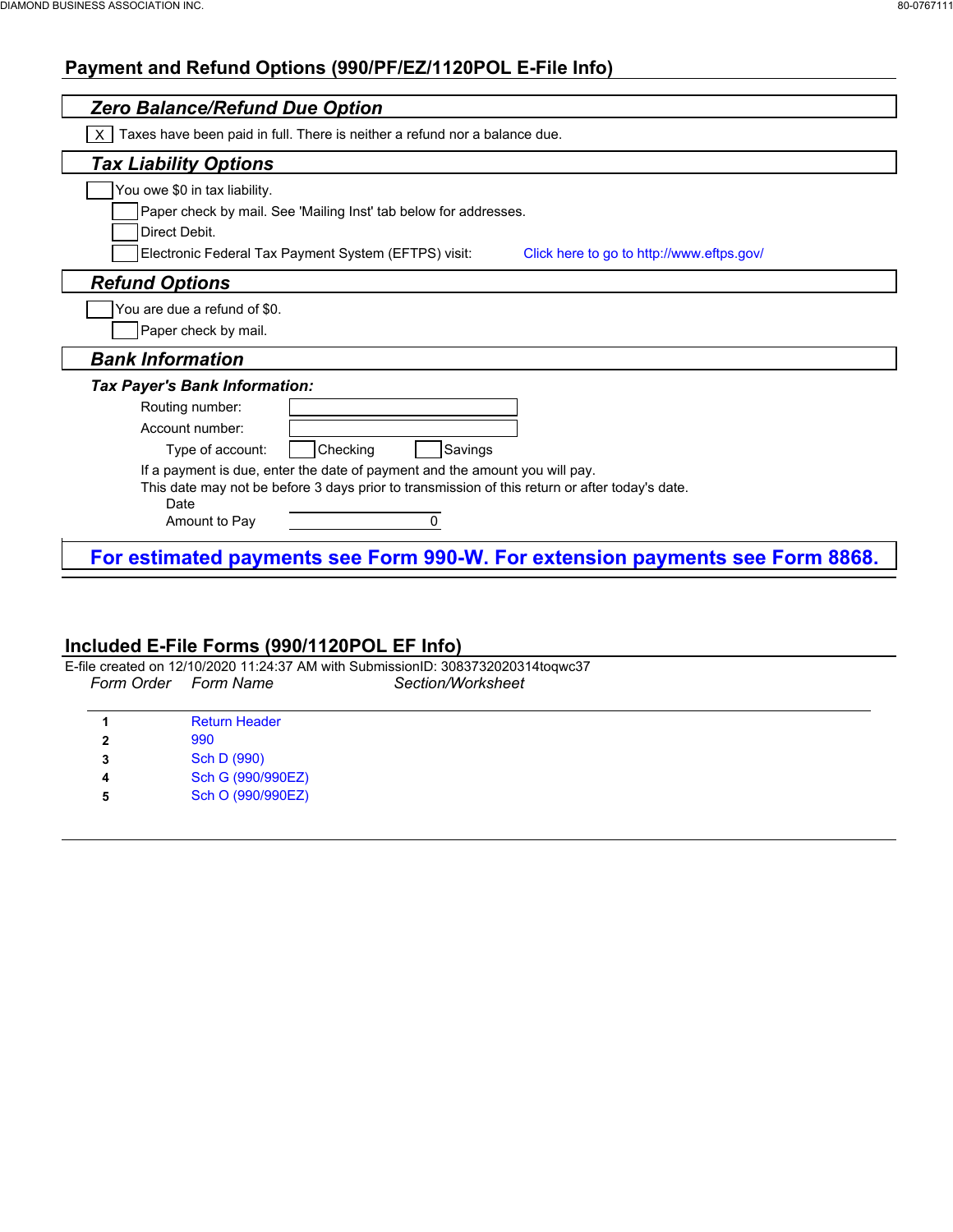#### **TAXABLE YEAR California Exempt Organization FORM Example 2.1 CORM 2019 Annual Information Return 199** Calendar Year 2019 or fiscal year beginning (mm/dd/yyyy) Corporation/Organization name California corporation number DIAMOND BUSINESS ASSOCIATION INC. 3420402 Additional information. See instructions. FEIN 80-0767111 Street address (suite or room) PMB no. 5003 IMPERIAL AVENUE 114A City State Zip code SÁN DIEGO CA 192113 Foreign country name Foreign province/state/county Foreign postal code **<sup>A</sup>** First Return . . . . . . . . . . . . . . . . . . . . . . . . . . . . . . . . . . . . . . . . . . . . . . . . . . . . . . . . . . . . . . . . . . . . . . . . . . . . . . . . . . . . . . . . . . . . . . . . . . . . . . . . . . . . . . . . . . . . Yes X No **<sup>J</sup>** If exempt under R&TC Section 23701d, has the organization **B** Amended Return . . . . . . . . . . . . . . . . . . . . . . . . . . . . . . . . . . . . . . . . . . . . . . . . . . . . . . . . . . . . . . . . . . . . . . . . . . . . . . . . . . . . . . . . . . . . . . . . . . . . . . . . . . . . . . . . . . Yes X No engaged in political activities? See instructions. . . . . . . . . . . . . . . . . . . . . . . . . . . . . . . . . . . . . . . . . . . . . . . . . . . . . . . . . . . . . . . . . . . . . . . . . . . . . . . . . . . . . . . . . . . . . . . . . . Yes X No **C** IRC Section 4947(a)(1) trust . . . . . . . . . . . . . . . . . . . . . . . . . . . . . . . . . . . . . . . . . . . . . . . . . . . . . . . . . . . . . . . . . . . . . . . . . . . . . . . . . . . . . . . . . . . . . . . . . . . . . . . . . . . Yes X No **K** Is the organization exempt under R&TC Section 23701g? . . . . . . . . . . . . . . . . . . . . . . . . . . . . . . . . . . . . . . . . . . . . . . . . . . . . . . . . . . . . . . . . . . . . . . . . . . . . . . . . . . . . . . . . . . . . . . . . Yes X No D Final Information Return? The state of the state of the state of the state of the state of the state of the state of the state of the state of the state of the state of the state of the state of the state of the state of ● Surrendered (Withdrawn) Merged/Reorganized L If organization is a public charity exempt under R&TC Section Enter date: (mm/dd/yyyy) 23701d and meets the filing fee exception, check box. **E** Check accounting method: (1) Cash (2) X Accrual (3) Other No filing fee is required. . . . . . . . . . . . . . . . . . . . . . . . . . . . . . . . . . . . . . . . . . . . . . . . . . . . . . . . . . . . . . . . . . . . . . . . . . . . . . . . . . . . . . . . . . . . . . . . . . . . . . . . . . . . . . F Federal return filed? (1)  $\bigcirc$  990T (2)  $\bigcirc$  990PF (3)  $\bigcirc$  Sch H (990) | M Is the organization a Limited Liability Company? . . .  $\bigcirc$  Yes  $\boxtimes$  No (4)  $\overline{X}$  Other 990 series **N** Did the organization file Form 100 or Form 109 to **G** Is this a group filing? See instructions . . . . . . . . . . . . . . . . . . . . . . . . . . . . . . . . . . . . . . . . . . . . . . . . . . . . . . . . . . . . . . . . . . . . . . . . . . . . . . . . . . . . . . . . . . . . . . . Yes X No report taxable income? . . . . . . . . . . . . . . . . . . . . . . . . . . . . . . . . . . . . . . . . . . . . . . . . . . . . . . . . . . . . . . . . . . . . . . . . . . . . . . . . . . . . . . . . . . . . . . . . . . . . . . . . . . . . . . . . . . Yes X No **H** Is this organization in a group exemption . . . . . . . . . .  $\Box$  Yes  $\overline{X}$  No  $\Box$  o Is the organization under audit by the IRS or has the If "Yes," what is the parent's name?  $\begin{vmatrix} \text{IF } 1 \text{ } \text{IF } 1 \text{ } \text{IF } 1 \text{ } \text{IF } 1 \text{ } \text{IF } 1 \text{ } \text{IF } 1 \text{ } \text{IF } 1 \text{ } \text{IF } 1 \text{ } \text{IF } 1 \text{ } \text{IF } 1 \text{ } \text{IF } 1 \text{ } \text{IF } 1 \text{ } \text{IF } 1 \text{ } \text{IF } 1 \text{ } \text{IF } 1 \text{ } \text{IF } 1 \text{ } \$ **P** Is federal Form 1023/1024 pending? . . . . . . . . . . .  $\Box$  Yes  $\overline{X}$  No **I** Did the organization have any changes to its guidelines Date filed with IRS not reported to the FTB? See instructions. . . . . . . . . . . . . . . . . . . . . . . . . . . . . . . . . . . . . . . . . . . . . . . . . . . . . . . . . . . . . . . . . . . . . . . . . . . . . . . . . . . . . . . . . . . . . . . . . . . . . . Yes X No **Part I Complete Part I unless not required to file this form. See General Information B and C.** 1 Gross sales or receipts from other sources. From Side 2, Part II, line 8  $\ldots \ldots \ldots \ldots \qquad$  1 **2** Gross dues and assessments from members and affiliates . . . . . . . . . . . . . . . . . . . . . . . . . . . . . . . . . . . . . . . . . . . . . . . . . . . . . . . . . . . . . . . . . . . . . . . . . . . . . . . . . . . . . . . . . . . . . . **2** 1,100 00 **Receipts and Revenues 3** Gross contributions, gifts, grants, and similar amounts received. . . . . . . . . . . . . . . . . . . . . . . . . . . . . . . . . . . . . . . . . . . . . . . . . . . . . . . . . . . . . . . . . . . . . . . . . . . . . . . . . **3** 42,051 00 **4** Total gross receipts for filing requirement test. Add line 1 through line 3. This line must be completed. If the result is less than \$50,000, see General Information B...  $\bullet$  | 4 | 135,735 | 00 5 Cost of goods sold  $\ldots \ldots \ldots \ldots \ldots \ldots \ldots \ldots \ldots \qquad | 5 |$ 6 Cost or other basis, and sales expenses of assets sold  $\ldots \cdot \bullet$  6 **7** Total costs. Add line 5 and line 6 . . . . . . . . . . . . . . . . . . . . . . . . . . . . . . . . . . . . . . . . . . . . . . . . . . . . . . . . . . . . . . . . . . . . . . . . . . . . . . . . . . . . . . . . . . . . . . . . . . . . . . . . **7** 00 **8** Total gross income. Subtract line 7 from line 4 . . . . . . . . . . . . . . . . . . . . . . . . . . . . . . . . . . . . . . . . . . . . . . . . . . . . . . . . . . . . . . . . . . . . . . . . . . . . . . . . . . . . . . . . . . . . . . . . . . . **8** 135,735 00 **Expenses <sup>9</sup>** Total expenses and disbursements. From Side 2, Part II, line 18 . . . . . . . . . . . . . . . . . . . . . . . . . . . . . . . . . . . . . . . . . . . . . . . . . . . . . . . . . . . . . . . . . . . . . . . . . . . . . . . . . . . . . . . . . .**<sup>9</sup>** 145,182 <sup>00</sup> 10 Excess of receipts over expenses and disbursements. Subtract line 9 from line 8 **Filing Fee 11** Total payments . . . . . . . . . . . . . . . . . . . . . . . . . . . . . . . . . . . . . . . . . . . . . . . . . . . . . . . . . . . . . . . . . . . . . . . . . . . . . . . . . . . . . . . . . . . . . . . . . . . . . . . . . . . . . . . . . . . **11** 00 12 Use tax. See General Information K  $\ldots$  .  $\ldots$  .  $\ldots$  .  $\ldots$  .  $\ldots$  .  $\ldots$  .  $\ldots$  .  $\bullet$   $\mid$  12  $\mid$  12  $\mid$  100 13 Payments balance. If line 11 is more than line 12, subtract line 12 from line 11  $\ldots$ ,  $\ldots$ ,  $\bullet$  | 13 **14** Use tax balance. If line 12 is more than line 11, subtract line 11 from line 12 . . . . . . . . . . . . . . . . . . . . . . . . . . . . . . . . . . . . . . . . . . . . . . . . . . . . . . . . . . . . . . . . . . . . . . . . . . . . . . . . . . . **14** 00 **15** Filing fee \$10 or \$25. See General Information F . . . . . . . . . . . . . . . . . . . . . . . . . . . . . . . . . . . . . . . . . . . . . . . . . . . . . . . . . . . . . . . . . . . . . . . . . . . . . . . . . . . . . . . . . . . . . . . . . **15** 10 00 **16** Penalties and Interest. See General Information J . . . . . . . . . . . . . . . . . . . . . . . . . . . . . . . . . . . . . . . . . . . . . . . . . . . . . . . . . . . . . . . . . . . . . . . . . . . . . . . . . . . . . . . . . . . . . . . . . . . . . . . . . . . . . . . **16** 00 **17 Balance due**. Add line 12, line 15, and line 16. Then subtract line 11 from the result . . . . . . . . . . . . . . . . . . . . . . . . . . . . . . . . . . . . . . . . . . . . . . . . . . . . . . . . . . . . . . . . . . . . . . . . . . . . . . . . **17** 10 00 **Sign Here** Under penalties of perjury, I declare that I have examined this return, including accompanying schedules and statements, and to the best of my knowledge and belief, it is true, correct, and complete. Declaration of preparer (other than taxpayer) is based on all information of which preparer has any knowledge. **Signature**  of officer Title **The Telephone Date Date Date P** Telephone PRESIDENT | 12/10/2020 619-746-6245 **Paid Preparer's Use Only** Preparer's signature ► Andres D. Garcia, CPA 12/10/2020 employed ► X P01317557 Date Check if self-  $\bullet$  PTIN Firm's name (or yours, if self-employed) and address **Firm's FEIN**  $\blacktriangleright$ ANDRES D. GARCIA, CPA  $|46-1669541$ **Telephone** 9655 GRANITE RIDGE DRIVE, SUITE 200, SAN DIEGO, CA 9858-431-9423 May the FTB discuss this return with the preparer shown above? See instructions . . . . . . . . . . . . . . . . . . . . . . . . . . . . . . . . . . . . . . . . . . . . . . . . . . . . . . . . . . . . . . . . . . . . . . . . . . . . . . . . . . X Yes No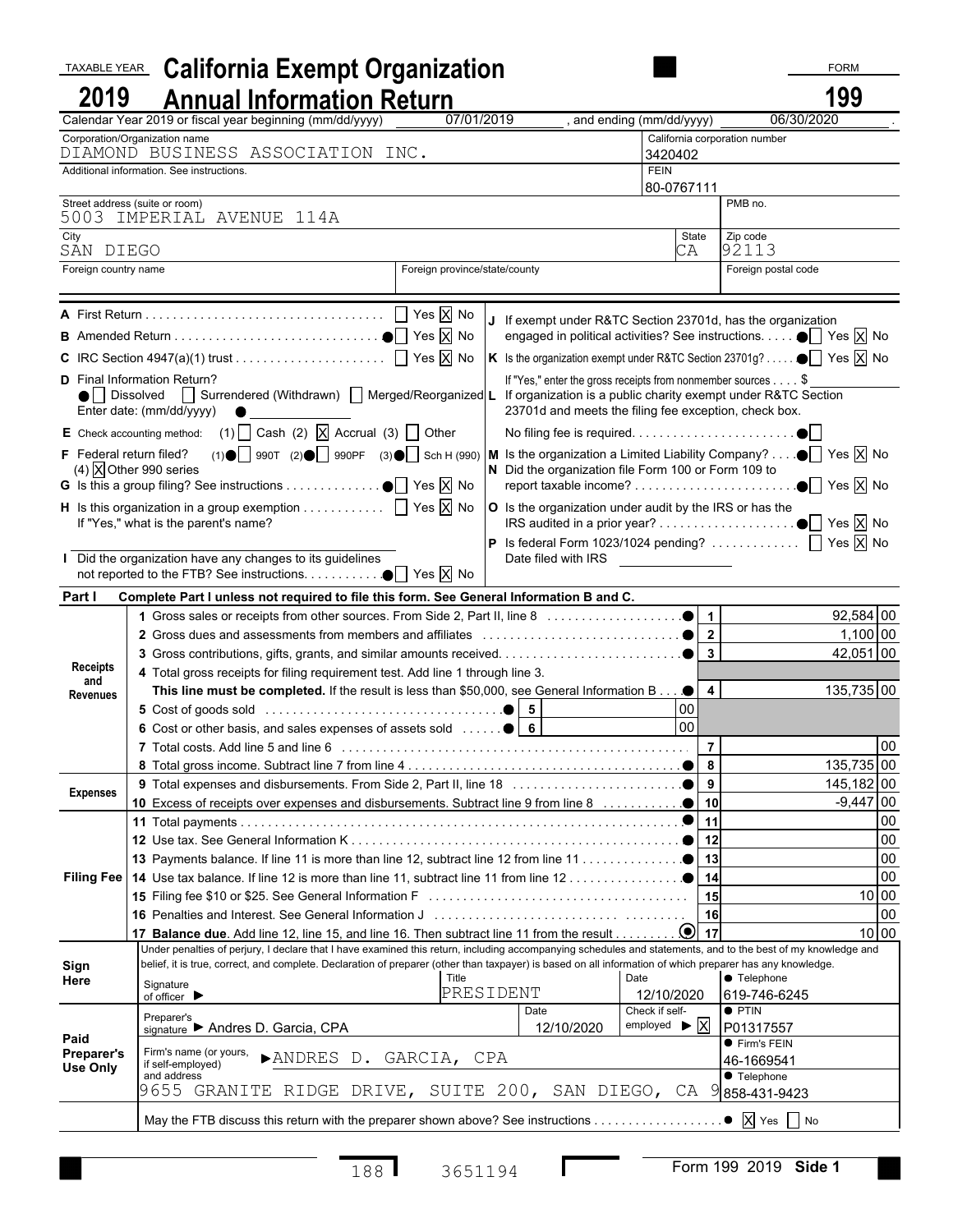|                   | DIAMOND BUSINESS ASSOCIATION INC.                                                                                                                                                         |           |                                         |                                              |                     | 80-0767111 |
|-------------------|-------------------------------------------------------------------------------------------------------------------------------------------------------------------------------------------|-----------|-----------------------------------------|----------------------------------------------|---------------------|------------|
| Part II           | Organizations with gross receipts of more than \$50,000 and private foundations<br>regardless of amount of gross receipts - complete Part II or furnish substitute information.           |           |                                         |                                              |                     |            |
|                   |                                                                                                                                                                                           |           |                                         | $\mathbf{1}$                                 |                     | 92,584 00  |
|                   |                                                                                                                                                                                           |           |                                         | $\mathbf{2}$                                 |                     | 00         |
| <b>Receipts</b>   |                                                                                                                                                                                           |           |                                         | 3                                            |                     | 00         |
| from              |                                                                                                                                                                                           |           |                                         | 4                                            |                     | 00         |
| Other             |                                                                                                                                                                                           |           |                                         | 5                                            |                     | 00         |
| Sources           |                                                                                                                                                                                           |           |                                         | 6                                            |                     | 00         |
|                   |                                                                                                                                                                                           |           |                                         | $\overline{7}$                               |                     | 00         |
|                   | 8 Total gross sales or receipts from other sources. Add line 1 through line 7. Enter here and on Side 1, Part I, line 1                                                                   |           |                                         | 8                                            |                     | 92,584 00  |
|                   | 9 Contributions, gifts, grants, and similar amounts paid. Attach schedule contract contributions, and $\bullet$                                                                           |           |                                         | 9                                            |                     | 00         |
|                   |                                                                                                                                                                                           |           |                                         | 10                                           |                     | 00         |
|                   |                                                                                                                                                                                           |           |                                         | 11                                           |                     | 00         |
|                   |                                                                                                                                                                                           |           |                                         | 12                                           |                     | 56,231 00  |
| <b>Expenses</b>   |                                                                                                                                                                                           |           |                                         | 13                                           |                     | 00         |
| and               |                                                                                                                                                                                           |           |                                         | 14                                           |                     | 4,752 00   |
| Disburse-         |                                                                                                                                                                                           |           |                                         | 15                                           |                     | 11,008 00  |
| ments             |                                                                                                                                                                                           |           |                                         | 16                                           |                     | 00         |
|                   |                                                                                                                                                                                           |           |                                         |                                              |                     | 73,191 00  |
|                   | 18 Total expenses and disbursements. Add line 9 through line 17. Enter here and on Side 1, Part I, line 9                                                                                 |           |                                         | 18                                           |                     | 145,182 00 |
| <b>Schedule L</b> | <b>Balance Sheet</b>                                                                                                                                                                      |           | Beginning of taxable year               |                                              | End of taxable year |            |
| <b>Assets</b>     |                                                                                                                                                                                           | (a)       | (b)                                     | (c)                                          |                     | (d)        |
|                   |                                                                                                                                                                                           |           | 13,322                                  |                                              |                     | 4,215      |
|                   | 2 Net accounts receivable                                                                                                                                                                 |           | 5,400                                   |                                              |                     |            |
|                   |                                                                                                                                                                                           |           |                                         |                                              |                     |            |
|                   | 4 Inventories                                                                                                                                                                             |           |                                         |                                              |                     |            |
|                   | <b>5</b> Federal and state government obligations                                                                                                                                         |           |                                         |                                              |                     |            |
|                   | 6 Investments in other bonds                                                                                                                                                              |           |                                         |                                              |                     |            |
|                   | 7 Investments in stock                                                                                                                                                                    |           |                                         |                                              |                     |            |
|                   |                                                                                                                                                                                           |           |                                         |                                              |                     |            |
|                   | <b>9</b> Other investments. Attach schedule                                                                                                                                               |           |                                         |                                              |                     |            |
|                   | 10 a Depreciable assets                                                                                                                                                                   |           |                                         |                                              |                     |            |
|                   | <b>b</b> Less accumulated depreciation $\ldots \ldots \ldots$                                                                                                                             |           |                                         |                                              |                     |            |
|                   | 11 Land                                                                                                                                                                                   |           |                                         |                                              |                     |            |
|                   | 12 Other assets. Attach schedule                                                                                                                                                          |           | 2,956                                   |                                              |                     | 2,400      |
|                   | 13 Total assets                                                                                                                                                                           |           | 21,678                                  |                                              |                     | 6,615      |
|                   | <b>Liabilities and net worth</b>                                                                                                                                                          |           |                                         |                                              |                     |            |
|                   | 14 Accounts payable                                                                                                                                                                       |           |                                         |                                              |                     | 2,109      |
|                   | <b>15</b> Contributions, gifts, or grants payable                                                                                                                                         |           |                                         |                                              |                     |            |
|                   | 16 Bonds and notes payable                                                                                                                                                                |           |                                         |                                              |                     |            |
|                   | 17 Mortgages payable                                                                                                                                                                      |           |                                         |                                              |                     |            |
|                   | 18 Other liabilities. Attach schedule                                                                                                                                                     |           | 7,725                                   |                                              |                     |            |
|                   | 19 Capital stock or principal fund                                                                                                                                                        |           |                                         |                                              |                     |            |
|                   | 20 Paid-in or capital surplus. Attach reconciliation                                                                                                                                      |           |                                         |                                              |                     |            |
|                   | 21 Retained earnings or income fund                                                                                                                                                       |           | 13,953                                  |                                              |                     | 4,506      |
|                   | 22 Total liabilities and net worth                                                                                                                                                        |           | 21,678                                  |                                              |                     | 6,615      |
|                   | <b>Schedule M-1</b><br>Reconciliation of income per books with income per return<br>Do not complete this schedule if the amount on Schedule L, line 13, column (d), is less than \$50,000 |           |                                         |                                              |                     |            |
|                   | 0                                                                                                                                                                                         |           |                                         |                                              |                     |            |
| 1                 | Net income per books                                                                                                                                                                      |           | 7 Income recorded on books this year    | not included in this return. Attach schedule | o                   |            |
| 2                 | Federal income tax                                                                                                                                                                        |           |                                         |                                              |                     |            |
| 3                 | Excess of capital losses over capital gains                                                                                                                                               |           | 8 Deductions in this return not charged |                                              |                     |            |
| 4                 | Income not recorded on books this year.                                                                                                                                                   |           | against book income this year.          |                                              |                     |            |
|                   | Attach schedule                                                                                                                                                                           |           |                                         | Attach schedule                              | ●                   |            |
| 5                 | Expenses recorded on books this year not                                                                                                                                                  |           | 9 Total. Add line 7 and line 8          |                                              |                     |            |
|                   | deducted in this return. Attach schedule                                                                                                                                                  | $\bullet$ | 10 Net income per return.               |                                              |                     |            |
| 6                 | Total. Add line 1 through line 5                                                                                                                                                          |           |                                         | Subtract line 9 from line 6                  |                     |            |

 $\mathbf l$ 

188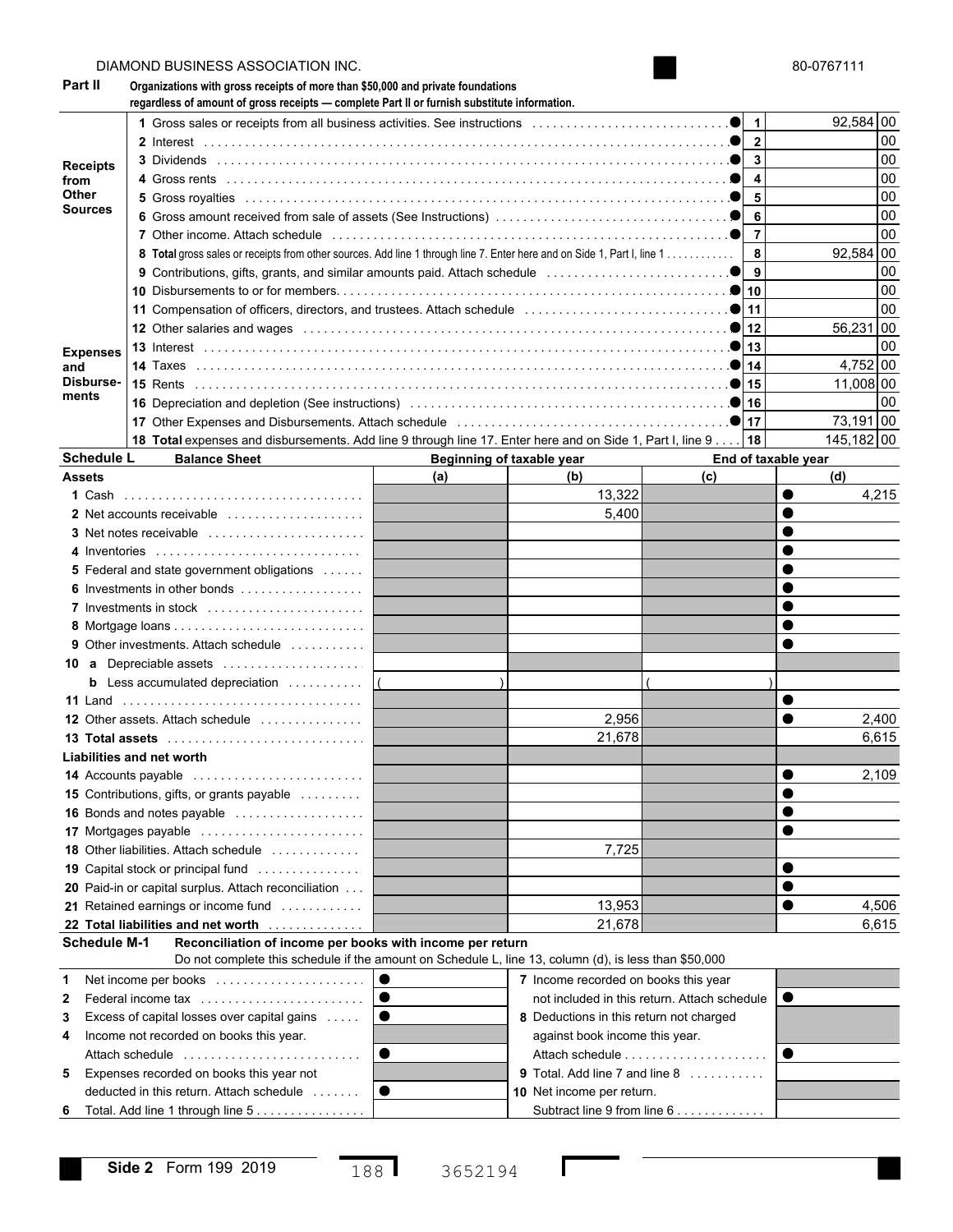#### **Line 17, Part II (CA 199) - Other Deductions**

| 11.456<br>1.200<br>34.533<br>2.941<br>10 PROGRAM EXPENSE: BANNER DESIGN AND OUTREACH<br>12.096<br>11 DUES/SUBSCRIPTIONS-\$500.: INSURANCE-\$2.849: TELEPHONE-\$6.930: POSTAGE-\$166<br>10.445 |  | 520    |
|-----------------------------------------------------------------------------------------------------------------------------------------------------------------------------------------------|--|--------|
|                                                                                                                                                                                               |  |        |
|                                                                                                                                                                                               |  |        |
|                                                                                                                                                                                               |  |        |
|                                                                                                                                                                                               |  |        |
|                                                                                                                                                                                               |  |        |
|                                                                                                                                                                                               |  |        |
|                                                                                                                                                                                               |  |        |
|                                                                                                                                                                                               |  |        |
|                                                                                                                                                                                               |  |        |
|                                                                                                                                                                                               |  |        |
|                                                                                                                                                                                               |  | 73.191 |

#### **Line 12, Sch L (CA 199) - Other Assets**

|    |                                 | Beginning | End   |
|----|---------------------------------|-----------|-------|
|    | 1 PREPAID EXPENSES AND DEPOSITS | 2,956     | 2,400 |
|    |                                 |           |       |
|    |                                 |           |       |
|    |                                 |           |       |
|    |                                 |           |       |
|    |                                 |           |       |
|    |                                 |           |       |
|    |                                 |           |       |
|    |                                 |           |       |
| 10 | Total                           | 2,956     | 2.400 |

#### **Line 18, Sch L (CA 199) - Other Liabilities**

|                    | Beginning<br>of Year | End of<br>Year |
|--------------------|----------------------|----------------|
| 1 DEFERRED REVENUE | 7,725                |                |
|                    |                      |                |
|                    |                      |                |
|                    |                      |                |
|                    |                      |                |
|                    |                      |                |
|                    |                      |                |
|                    |                      |                |
|                    |                      |                |
| 10 Total           | 7,725                |                |